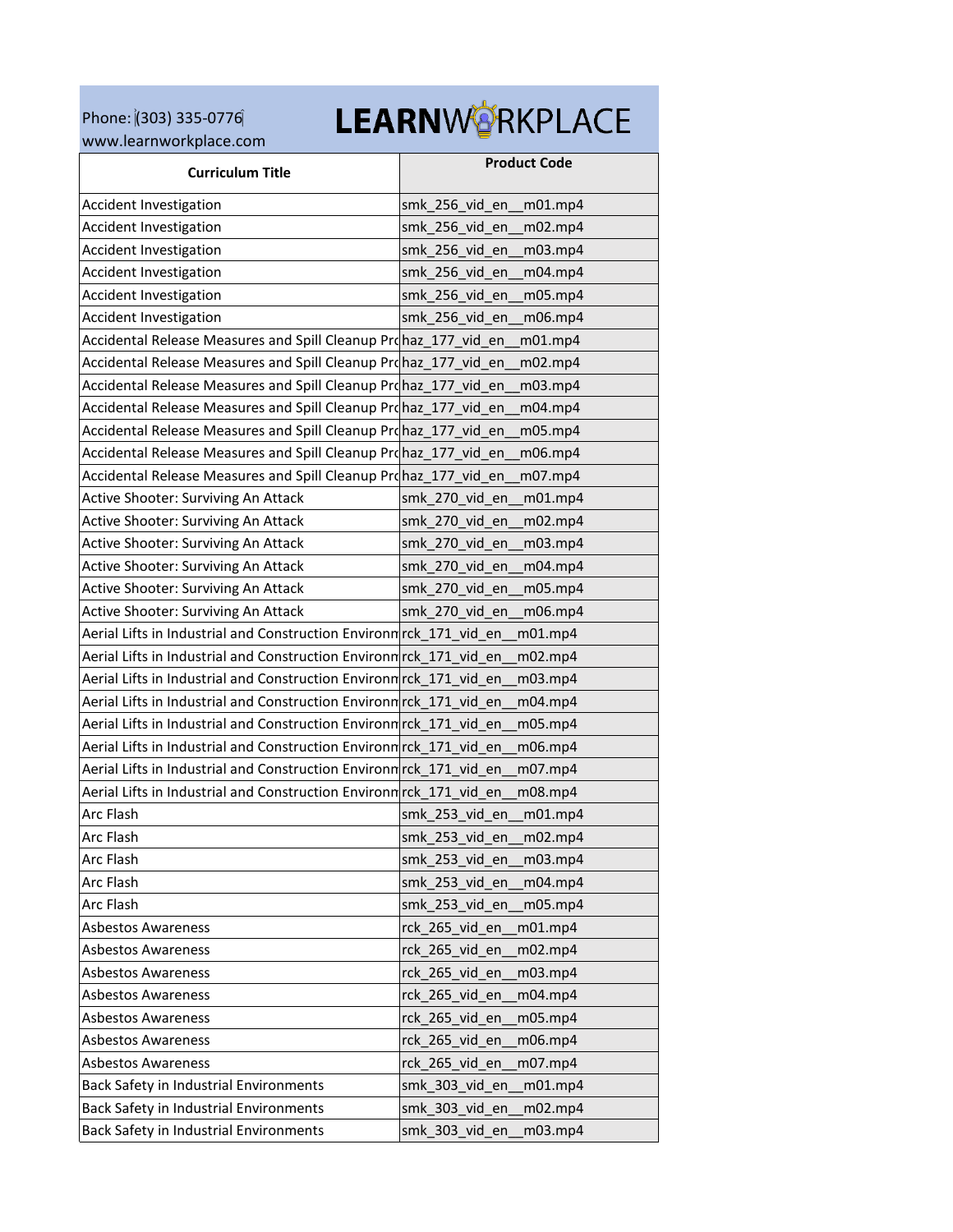| <b>Back Safety in Industrial Environments</b>                   | smk 303 vid en<br>m04.mp4 |
|-----------------------------------------------------------------|---------------------------|
| Back Safety in Industrial Environments                          | smk_303_vid_en<br>m05.mp4 |
| Back Safety in Office Environments                              | smk_304_vid_en<br>m01.mp4 |
| Back Safety in Office Environments                              | smk 304 vid en<br>m02.mp4 |
| Back Safety in Office Environments                              | smk_304_vid_en<br>m03.mp4 |
| Back Safety in Office Environments                              | smk 304 vid en<br>m04.mp4 |
| Back Safety in Office Environments                              | smk 304 vid en<br>m05.mp4 |
| Bloodborne Pathogens in Commercial and Industrinck_244_vid_en   | m01.mp4                   |
| Bloodborne Pathogens in Commercial and Industrirck 244 vid en   | m02.mp4                   |
| Bloodborne Pathogens in Commercial and Industrirck_244_vid_en   | m03.mp4                   |
| Bloodborne Pathogens in Commercial and Industrirck_244_vid_en   | m04.mp4                   |
| Bloodborne Pathogens in Commercial and Industrirck_244_vid_en   | m05.mp4                   |
| Bloodborne Pathogens in Commercial and Industrirck_244_vid_en   | m06.mp4                   |
| Bloodborne Pathogens in First Response Environm rck_245_vid_en  | m01.mp4                   |
| Bloodborne Pathogens in First Response Environm rck_245_vid_en  | m02.mp4                   |
| Bloodborne Pathogens in First Response Environm rck 245 vid en  | m03.mp4                   |
| Bloodborne Pathogens in First Response Environm rck_245_vid_en  | m04.mp4                   |
| Bloodborne Pathogens in First Response Environm rck_245_vid_en  | m05.mp4                   |
| Bloodborne Pathogens in First Response Environm rck_245_vid_en  | m06.mp4                   |
| Bloodborne Pathogens in First Response Environm rck_245_vid_en  | m07.mp4                   |
| Bloodborne Pathogens in First Response Environm rck_245_vid_en  | m08.mp4                   |
| Bloodborne Pathogens in First Response Environm rck_245_vid_en  | m09.mp4                   |
| Bloodborne Pathogens in First Response Environm rck_245_vid_en  | m10.mp4                   |
| Bloodborne Pathogens in Healthcare Facilities                   | rck 246 vid en<br>m01.mp4 |
| Bloodborne Pathogens in Healthcare Facilities                   | rck 246 vid en<br>m02.mp4 |
| Bloodborne Pathogens in Healthcare Facilities                   | rck_246_vid_en<br>m03.mp4 |
| Bloodborne Pathogens in Healthcare Facilities                   | rck_246_vid_en<br>m04.mp4 |
| Bloodborne Pathogens in Healthcare Facilities                   | rck 246 vid en<br>m05.mp4 |
| Bloodborne Pathogens in Healthcare Facilities                   | rck 246 vid en<br>m06.mp4 |
| Bloodborne Pathogens in Healthcare Facilities                   | rck_246_vid_en<br>m07.mp4 |
| Bloodborne Pathogens in Healthcare Facilities                   | rck 246_vid_en<br>m08.mp4 |
| Bloodborne Pathogens in Healthcare Facilities                   | rck 246 vid en<br>m09.mp4 |
| Bloodborne Pathogens in Healthcare Facilities                   | rck_246_vid_en<br>m10.mp4 |
| Bullying And Other Disruptive Behavior for Empl smk_266_vid_en  | m01.mp4                   |
| Bullying And Other Disruptive Behavior for Empl smk_266_vid_en  | m02.mp4                   |
| Bullying And Other Disruptive Behavior for Emplesmk_266 vid en  | m03.mp4                   |
| Bullying And Other Disruptive Behavior for Empl smk_266_vid_en  | m04.mp4                   |
| Bullying And Other Disruptive Behavior for Emplesmk_266_vid_en  | m05.mp4                   |
| Bullying And Other Disruptive Behavior for Manasmk_267_vid_en   | m01.mp4                   |
| Bullying And Other Disruptive Behavior for Manasmk 267 vid en   | m02.mp4                   |
| Bullying And Other Disruptive Behavior for Mandsmk_267_vid_en   | m03.mp4                   |
| Bullying And Other Disruptive Behavior for Manasmk_267_vid_en   | m04.mp4                   |
| Bullying And Other Disruptive Behavior for Manasmk_267_vid_en   | m05.mp4                   |
| Bullying And Other Disruptive Behavior for Manasmk_267_vid_en   | m06.mp4                   |
| Bullying And Other Disruptive Behavior for Manasmk_267_vid_en   | m07.mp4                   |
| Caught-In/Between Hazards in Construction Envirdcon_276_vid_en  | m01.mp4                   |
| Caught-In/Between Hazards in Construction Envird con_276_vid_en | m02.mp4                   |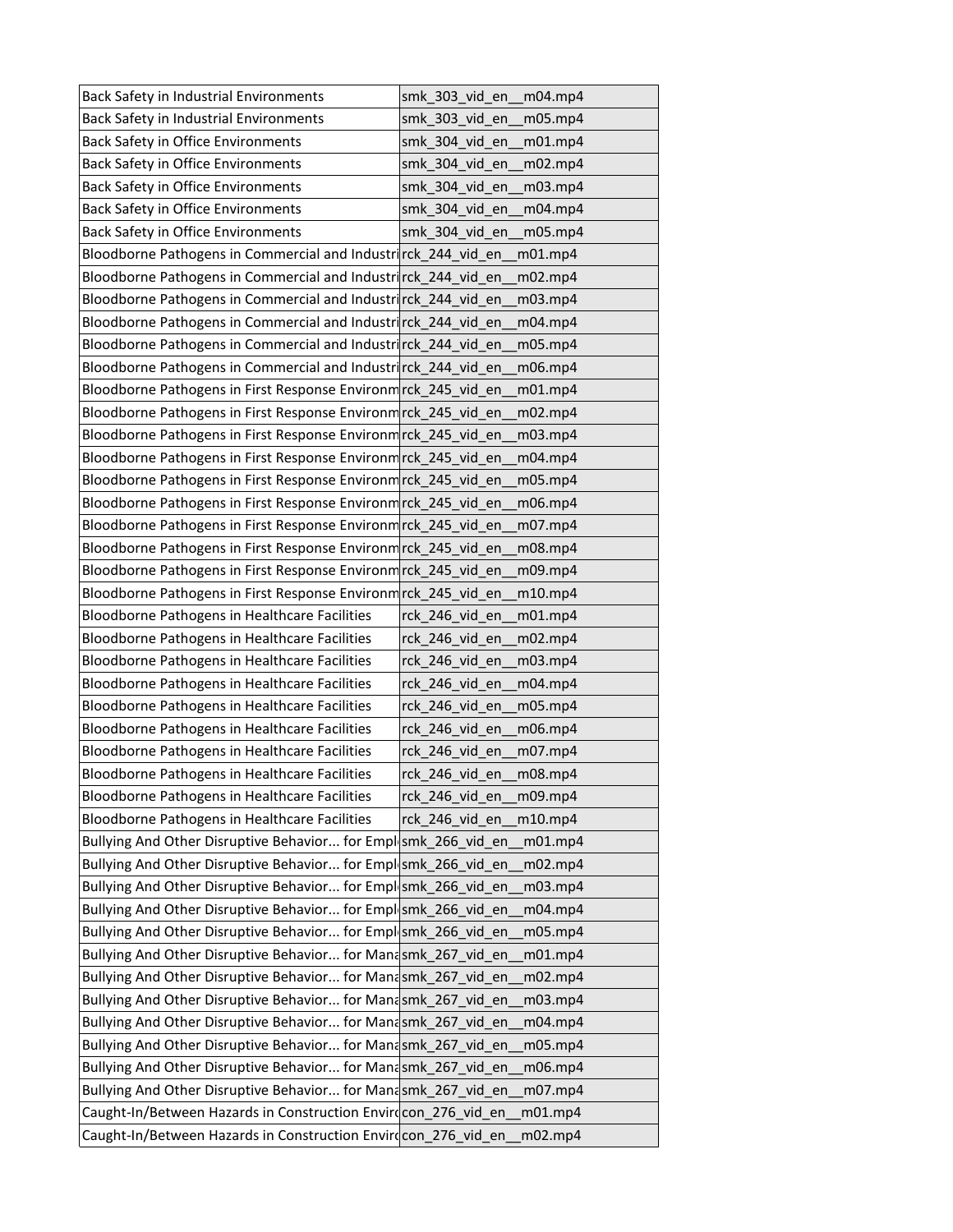| Caught-In/Between Hazards in Construction Envirocon 276 vid en    | m <sub>03.mp<sub>4</sub></sub>  |  |
|-------------------------------------------------------------------|---------------------------------|--|
| Caught-In/Between Hazards in Construction Envirecon 276 vid en    | m04.mp4                         |  |
| Caught-In/Between Hazards in Construction Envirecon 276 vid en    | m05.mp4                         |  |
| <b>Compressed Gas Cylinders</b>                                   | smk_259_vid_en_m01.mp4          |  |
| <b>Compressed Gas Cylinders</b>                                   | smk 259 vid en<br>m02.mp4       |  |
| <b>Compressed Gas Cylinders</b>                                   | smk 259 vid en<br>m03.mp4       |  |
| <b>Compressed Gas Cylinders</b>                                   | smk_259_vid_en<br>m04.mp4       |  |
| <b>Compressed Gas Cylinders</b>                                   | smk 259 vid en<br>m05.mp4       |  |
| <b>Compressed Gas Cylinders</b>                                   | smk_259_vid_en_<br>m06.mp4      |  |
| <b>Computer Workstation Safety</b>                                | smk_234_vid_en_<br>m01.mp4      |  |
| <b>Computer Workstation Safety</b>                                | smk_234_vid_en_m02.mp4          |  |
| <b>Computer Workstation Safety</b>                                | smk_234_vid_en_<br>m03.mp4      |  |
| <b>Computer Workstation Safety</b>                                | smk 234 vid en<br>m04.mp4       |  |
| <b>Confined Space Entry</b>                                       | haz_025_vid_en_<br>m01.mp4      |  |
| <b>Confined Space Entry</b>                                       | haz_025_vid_en_<br>m02.mp4      |  |
| <b>Confined Space Entry</b>                                       | haz 025 vid en m03.mp4          |  |
| Confined Space Entry                                              | haz_025_vid_en_<br>m04.mp4      |  |
| <b>Confined Space Entry</b>                                       | haz_025_vid_en<br>m05.mp4       |  |
| <b>Confined Space Entry</b>                                       | haz 025 vid en<br>m06.mp4       |  |
| <b>Confined Space Entry</b>                                       | haz 025 vid en<br>m07.mp4       |  |
| <b>Confined Space Entry</b>                                       | rck 254 vid en<br>$m01$ .mp4    |  |
| <b>Confined Space Entry</b>                                       | rck_254_vid_en_<br>m02.mp4      |  |
| <b>Confined Space Entry</b>                                       | rck_254_vid_en_m03.mp4          |  |
| <b>Confined Space Entry</b>                                       | rck 254 vid en<br>m04.mp4       |  |
| <b>Confined Space Entry</b>                                       | rck_254_vid_en_<br>m05.mp4      |  |
| <b>Confined Space Entry</b>                                       | rck_254_vid_en_<br>m06.mp4      |  |
| <b>Confined Space Entry</b>                                       | rck_254_vid_en_<br>m07.mp4      |  |
| Conflict Resolution in the Office                                 | smk 338 vid en m01.mp4          |  |
| Conflict Resolution in the Office                                 | smk 338 vid en<br>m02mp4        |  |
| Conflict Resolution in the Office                                 | smk_338_vid_en_m03.mp4          |  |
| Conflict Resolution in the Office                                 | smk 338 vid en<br>m04.mp4       |  |
| <b>Conflict Resolution in Industrial Facilities</b>               | smk_337_vid_en<br>m01.mp4       |  |
| <b>Conflict Resolution in Industrial Facilities</b>               | smk 337 vid en<br>m02.mp4       |  |
| Conflict Resolution in Industrial Facilities                      | smk 337 vid en<br>m03.mp4       |  |
| Conflict Resolution in Industrial Facilities                      | m04.mp4<br>smk 337 vid en       |  |
| Coronavirus: Guarding Against COVID-19                            | smk_373_vid_en<br>m01.mp4       |  |
| Coronavirus: Guarding Against COVID-19                            | smk 373 vid en<br>m02.mp4       |  |
| Coronavirus: Guarding Against COVID-19                            | smk_373_vid_en<br>m03.mp4       |  |
| Coronavirus: Guarding Against COVID-19                            | smk_373_vid_en<br>m04.mp4       |  |
| Crane Safety in Industrial and Construction Envirolsmk 122 vid en | m01.mp4/con_124_vid_en__m01.mp4 |  |
| Crane Safety in Industrial and Construction Envirolsmk_122_vid_en | m02.mp4/con_124_vid_en__m02.mp4 |  |
| Crane Safety in Industrial and Construction Envirolsmk_122_vid_en | m03.mp4/con_124_vid_en__m03.mp4 |  |
| Crane Safety in Industrial and Construction Enviro smk_122_vid_en | m04.mp4/con_124_vid_en__m04.mp4 |  |
| Crane Safety in Industrial and Construction Enviro smk_122_vid_en | m05.mp4/con_124_vid_en__m05.mp4 |  |
| Crane Safety in Industrial and Construction Envirolsmk_122_vid_en | m06.mp4/con_124_vid_en__m06.mp4 |  |
| Dealing with Drug and Alcohol Abuse for Employ smk_282_vid_en     | m01.mp4                         |  |
| Dealing with Drug and Alcohol Abuse for Employ smk_282_vid_en     | m02.mp4                         |  |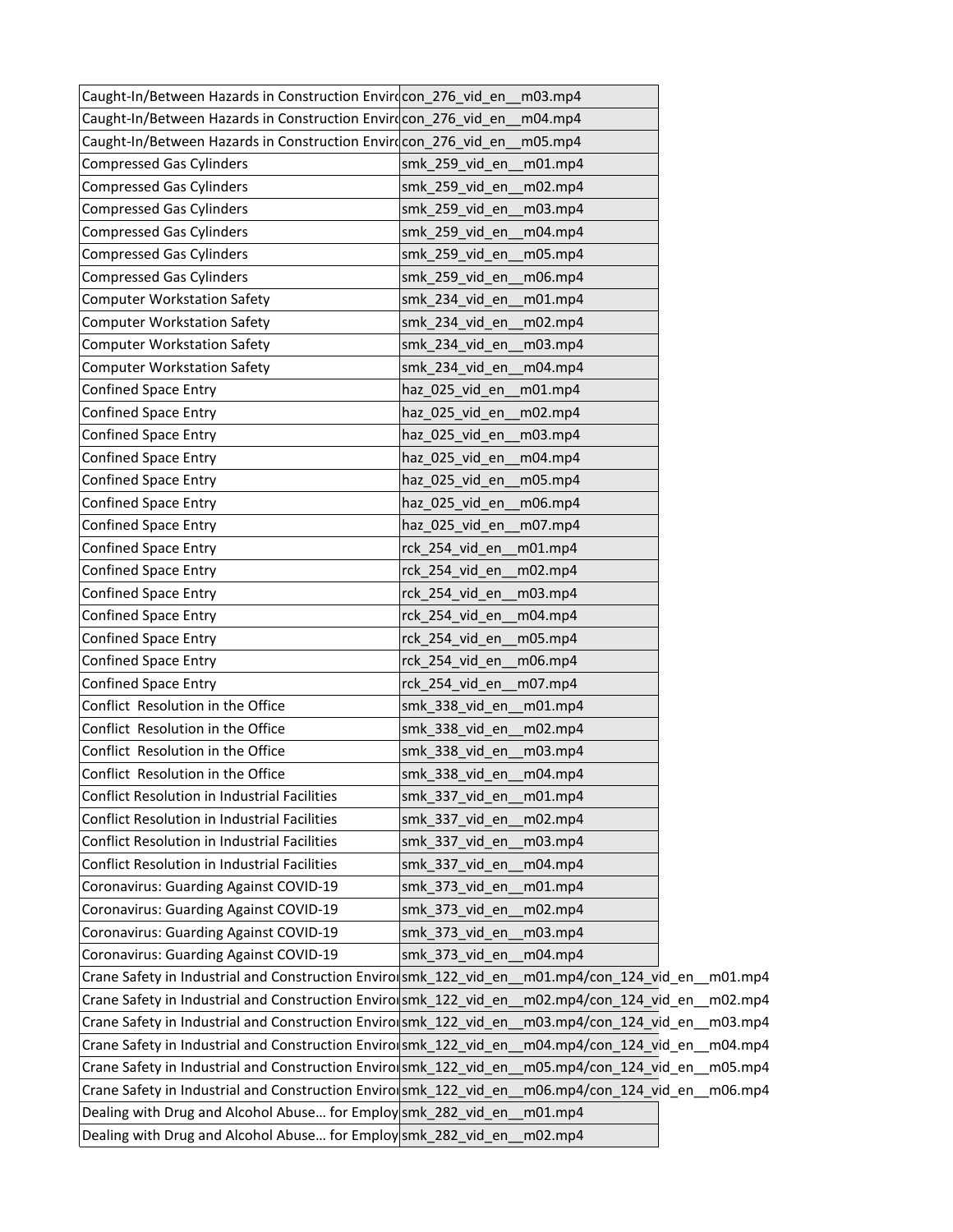| Dealing with Drug and Alcohol Abuse for Employ smk_282_vid_en_ | m <sub>03.mp<sub>4</sub></sub> |
|----------------------------------------------------------------|--------------------------------|
| Dealing with Drug and Alcohol Abuse for Employ smk_282_vid_en  | $m04$ .mp4                     |
| Dealing with Drug and Alcohol Abuse for Employ smk_282_vid_en  | m05.mp4                        |
| Dealing with Drug and Alcohol Abuse for Employ smk_282_vid_en  | m06.mp4                        |
| Dealing with Drug and Alcohol Abuse for Employ smk 282 vid en  | m07.mp4                        |
| Dealing with Drug and Alcohol Abuse for Employ smk 282 vid en  | m08.mp4                        |
| Dealing with Drug and Alcohol Abuse for Employ con_284_vid_en  | m01.mp4                        |
| Dealing with Drug and Alcohol Abuse for Employ con_284 vid en  | m02.mp4                        |
| Dealing with Drug and Alcohol Abuse for Employ con_284_vid_en  | m03.mp4                        |
| Dealing with Drug and Alcohol Abuse for Employ con_284_vid_en  | m04.mp4                        |
| Dealing with Drug and Alcohol Abuse for Employ con_284_vid_en  | m05.mp4                        |
| Dealing with Drug and Alcohol Abuse for Employ con_284_vid_en  | m06.mp4                        |
| Dealing with Drug and Alcohol Abuse for Employ con_284_vid_en  | m07.mp4                        |
| Dealing with Drug and Alcohol Abuse for Employ con_284_vid_en  | m08.mp4                        |
| Dealing with Drug and Alcohol Abuse for Managesmk_283_vid_en   | m01.mp4                        |
| Dealing with Drug and Alcohol Abuse for Managesmk_283_vid_en   | m02.mp4                        |
| Dealing with Drug and Alcohol Abuse for Managesmk 283 vid en   | m03.mp4                        |
| Dealing with Drug and Alcohol Abuse for Managesmk_283_vid_en   | m04.mp4                        |
| Dealing with Drug and Alcohol Abuse for Managesmk_283_vid_en   | m05.mp4                        |
| Dealing with Drug and Alcohol Abuse for Managesmk_283_vid_en   | m06.mp4                        |
| Dealing with Drug and Alcohol Abuse for Managesmk_283_vid_en   | m07.mp4                        |
| Dealing with Drug and Alcohol Abuse for Managecon_285_vid_en   | m01.mp4                        |
| Dealing with Drug and Alcohol Abuse for Managecon_285_vid_en   | m02.mp4                        |
| Dealing with Drug and Alcohol Abuse for Managecon_285_vid_en   | m03.mp4                        |
| Dealing with Drug and Alcohol Abuse for Manag con_285_vid_en   | m04.mp4                        |
| Dealing with Drug and Alcohol Abuse for Managecon_285_vid_en   | m05.mp4                        |
| Dealing with Drug and Alcohol Abuse for Managecon_285_vid_en   | m06.mp4                        |
| Dealing with Drug and Alcohol Abuse for Managecon_285_vid_en   | m07.mp4                        |
| Dealing with Hazardous Spills                                  | smk_281_vid_en<br>m01.mp4      |
| Dealing with Hazardous Spills                                  | smk 281 vid en<br>m02.mp4      |
| Dealing with Hazardous Spills                                  | smk 281 vid en<br>m03.mp4      |
| Dealing with Hazardous Spills                                  | smk 281 vid en<br>m04.mp4      |
| Dealing with Hazardous Spills                                  | smk_281_vid_en<br>m05.mp4      |
| Dealing with the Media in Emergency Situations                 | haz_dal_vid_en<br>m01.mp4      |
| Dealing with the Media in Emergency Situations                 | haz_dal_vid_en<br>m02.mp4      |
| Dealing with the Media in Emergency Situations                 | haz dal vid en<br>m03.mp4      |
| Dealing with the Media in Emergency Situations                 | haz_dal_vid_en<br>m04.mp4      |
| <b>Decontamination Procedures</b>                              | haz dec vid en<br>m01.mp4      |
| <b>Decontamination Procedures</b>                              | haz_dec_vid_en<br>m02.mp4      |
| <b>Decontamination Procedures</b>                              | haz_dec_vid_en<br>m03.mp4      |
| <b>Decontamination Procedures</b>                              | haz_dec_vid_en<br>m04.mp4      |
| <b>Decontamination Procedures</b>                              | haz dec vid en<br>m05.mp4      |
| <b>Distracted Driving</b>                                      | smk_229_vid_en<br>m01.mp4      |
| <b>Distracted Driving</b>                                      | smk 229 vid en<br>m02.mp4      |
| <b>Distracted Driving</b>                                      | smk_229_vid_en<br>m03.mp4      |
| <b>Distracted Driving</b>                                      | smk_229_vid_en<br>m04.mp4      |
| <b>Distracted Driving</b>                                      | smk_229_vid_en<br>m05.mp4      |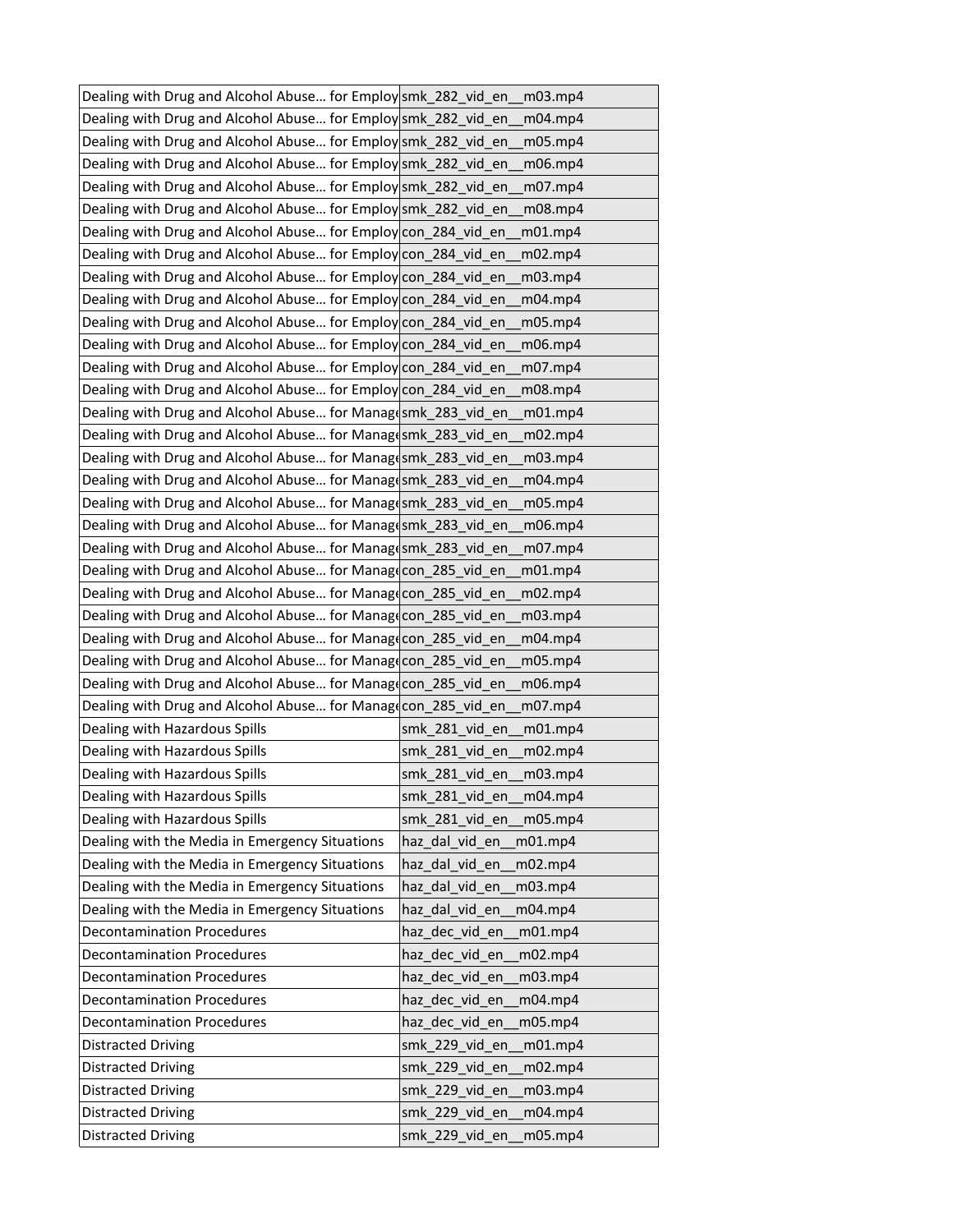| Diversity in the Workplace for Employees                      | smk 326 vid en m01.mp4                           |
|---------------------------------------------------------------|--------------------------------------------------|
| Diversity in the Workplace for Employees                      | smk_326_vid_en<br>m02.mp4                        |
| Diversity in the Workplace for Employees                      | smk_326_vid_en<br>m03.mp4                        |
| Diversity in the Workplace for Employees                      | smk 326 vid en<br>m04.mp4                        |
| Diversity in the Workplace for Managers and Sursmk_327_vid_en | m01.mp4                                          |
| Diversity in the Workplace for Managers and Sursmk_327_vid_en | m02.mp4                                          |
| Diversity in the Workplace for Managers and Sursmk_327_vid_en | m03.mp4                                          |
| Diversity in the Workplace for Managers and Sursmk_327_vid_en | m04.mp4                                          |
| Diversity in the Workplace for Managers and Sursmk_327_vid_en | m05.mp4                                          |
| DOT HAZMAT General Awareness                                  | rck_317_vid_en<br>m01.mp4                        |
| DOT HAZMAT General Awareness                                  | rck 317 vid en<br>m02.mp4                        |
| DOT HAZMAT General Awareness                                  | rck_317_vid_en_<br>m03.mp4                       |
| <b>DOT HAZMAT General Awareness</b>                           | rck 317 vid en<br>m04.mp4                        |
| <b>DOT HAZMAT General Awareness</b>                           | rck_317_vid_en_<br>m05.mp4                       |
| DOT HAZMAT General Awareness                                  | rck 317 vid en<br>m06.mp4                        |
| DOT HAZMAT Safety Training                                    | rck_318_vid_en<br>$m01$ .mp4                     |
| <b>DOT HAZMAT Safety Training</b>                             | rck 318 vid en<br>m02.mp4                        |
| DOT HAZMAT Safety Training                                    | rck_318_vid_en<br>m03.mp4                        |
| DOT HAZMAT Safety Training                                    | rck_318_vid_en_<br>m04.mp4                       |
| DOT HAZMAT Safety Training                                    | rck 318 vid en<br>m05.mp4                        |
| <b>DOT HAZMAT Safety Training</b>                             | rck 318 vid en<br>m06.mp4                        |
| DOT HAZMAT Security Awareness                                 | rck_319_vid_en<br>m01.mp4                        |
| DOT HAZMAT Security Awareness                                 | rck_319_vid_en<br>m02.mp4                        |
| DOT HAZMAT Security Awareness                                 | rck 319 vid en<br>m <sub>03.mp<sub>4</sub></sub> |
| DOT HAZMAT Security Awareness                                 | rck 319 vid en<br>m04.mp4                        |
| DOT HAZMAT Security Awareness                                 | rck_319_vid_en_<br>m05.mp4                       |
| DOT HAZMAT Security Awareness                                 | rck_319_vid_en<br>m06.mp4                        |
| DOT In-Depth HAZMAT Security Training                         | rck_320_vid_en<br>m01.mp4                        |
| DOT In-Depth HAZMAT Security Training                         | rck 320 vid en<br>m02.mp4                        |
| DOT In-Depth HAZMAT Security Training                         | rck_320_vid_en<br>m03.mp4                        |
| DOT In-Depth HAZMAT Security Training                         | rck 320 vid en<br>m04.mp4                        |
| DOT In-Depth HAZMAT Security Training                         | rck_320_vid_en<br>m05.mp4                        |
| DOT In-Depth HAZMAT Security Training                         | rck_320_vid_en<br>m06.mp4                        |
| DOT In-Depth HAZMAT Security Training                         | rck_320_vid_en<br>m07.mp4                        |
| Driving Defensively                                           | smk_231_vid_en<br>m01.mp4                        |
| Driving Defensively                                           | smk 231 vid en<br>m02.mp4                        |
| Driving Defensively                                           | smk_231_vid_en<br>m03.mp4                        |
| Driving Defensively                                           | smk_231_vid_en<br>m04.mp4                        |
| Driving Defensively                                           | smk_231_vid_en<br>m05.mp4                        |
| Driving Defensively                                           | smk 231 vid en<br>m06.mp4                        |
| Driving Defensively                                           | smk_231_vid_en<br>m07.mp4                        |
| <b>Driving Safety</b>                                         | smk 343 vid en<br>m01.mp4                        |
| Driving Safety                                                | smk_343_vid_en<br>m02.mp4                        |
| <b>Driving Safety</b>                                         | m03.mp4<br>smk 343 vid en                        |
| <b>Driving Safety</b>                                         | smk_343_vid_en<br>m04.mp4                        |
| Driving Safety                                                | smk_343_vid_en<br>m05.mp4                        |
| <b>Driving Safety</b>                                         | m06.mp4<br>smk_343_vid_en                        |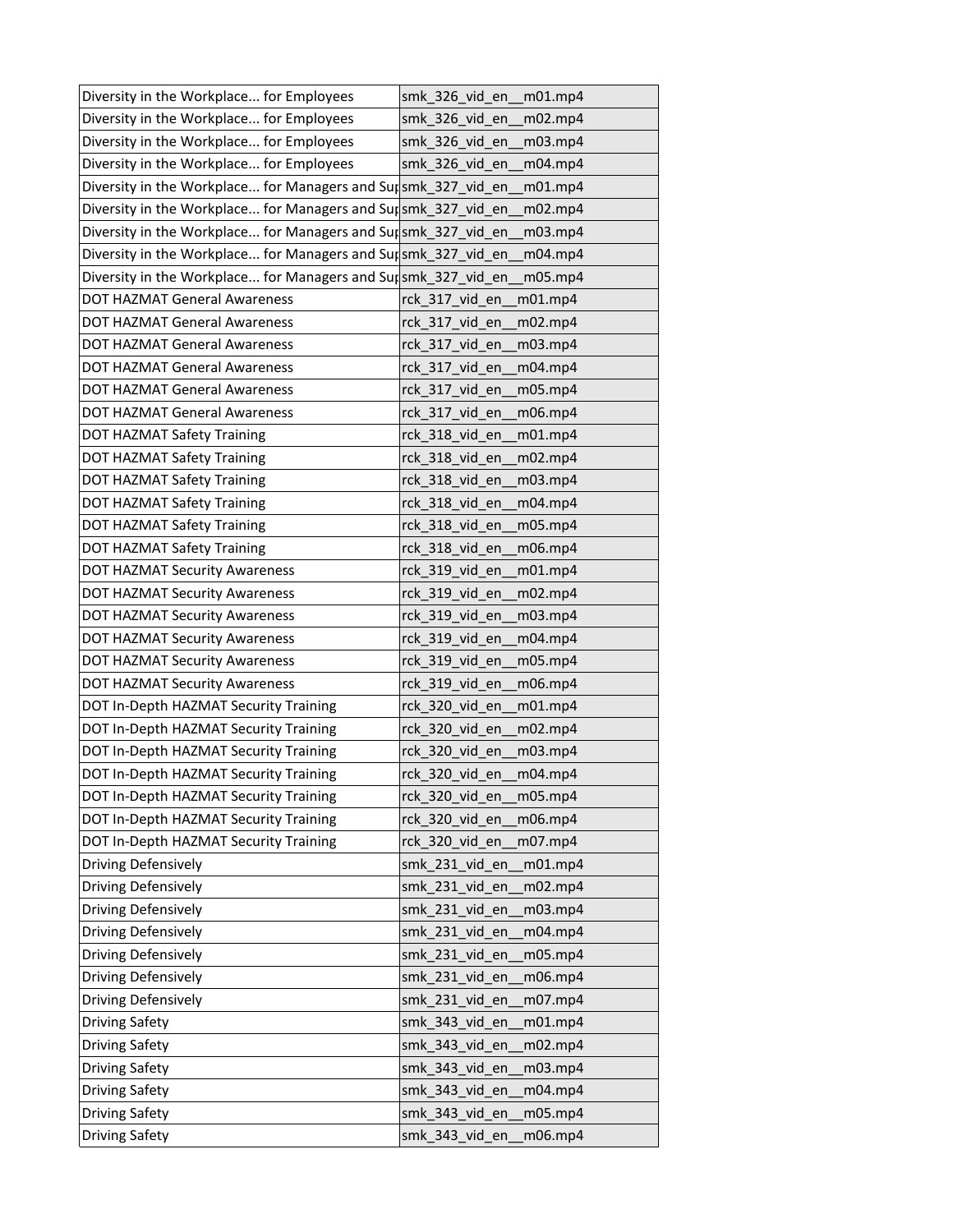| Driving Safety                                                   | smk 343 vid en<br>m07.mp4     |
|------------------------------------------------------------------|-------------------------------|
| Driving Safety: The Basics                                       | smk 230 vid en<br>m01.mp4     |
| Driving Safety: The Basics                                       | smk_230_vid_en<br>m02.mp4     |
| Driving Safety: The Basics                                       | smk 230 vid en<br>m03.mp4     |
| Driving Safety: The Basics                                       | smk 230 vid en<br>m04.mp4     |
| Driving Safety: The Basics                                       | smk 230 vid en<br>m05.mp4     |
| Driving Safety: The Basics                                       | smk_230_vid_en<br>m06.mp4     |
| <b>Electrical Safety</b>                                         | smk_334_vid_en<br>m01.mp4     |
| <b>Electrical Safety</b>                                         | smk 334 vid en<br>m02.mp4     |
| <b>Electrical Safety</b>                                         | smk_334_vid_en<br>m03.mp4     |
| <b>Electrical Safety</b>                                         | smk 334 vid en<br>m04.mp4     |
| <b>Electrical Safety</b>                                         | smk_334_vid_en<br>m05.mp4     |
| Electrical Safety in HAZMAT Environments                         | haz 179 vid en<br>m01.mp4     |
| Electrical Safety in HAZMAT Environments                         | haz 179 vid en<br>m02.mp4     |
| <b>Electrical Safety in HAZMAT Environments</b>                  | haz_179_vid_en<br>m03.mp4     |
| <b>Electrical Safety in HAZMAT Environments</b>                  | haz_179_vid_en<br>m04.mp4     |
| Electrical Safety in HAZMAT Environments                         | haz_179_vid_en<br>m05.mp4     |
| Electrical Safety in HAZMAT Environments                         | haz 179 vid en<br>m06.mp4     |
| Electrical Safety in HAZMAT Environments                         | haz_179_vid_en<br>m07.mp4     |
| Electrical Safety in HAZMAT Environments                         | haz 179 vid en<br>m08.mp4     |
| Electrical Safety in the Laboratory                              | lss 194 vid en<br>$m01$ .mp4  |
| Electrical Safety in the Laboratory                              | lss_194_vid_en<br>m02.mp4     |
| Electrical Safety in the Laboratory                              | Iss 194 vid en<br>m03.mp4     |
| Electrical Safety in the Laboratory                              | Iss 194 vid en<br>m04.mp4     |
| Electrical Safety in the Laboratory                              | Iss 194 vid en<br>m05.mp4     |
| Electrocution Hazards Part I: Worksite Safety                    | con_152_vid_en<br>m01.mp4     |
| Electrocution Hazards Part I: Worksite Safety                    | $con_152\_vid\_en$<br>m02.mp4 |
| Electrocution Hazards Part I: Worksite Safety                    | con_152_vid_en<br>m03.mp4     |
| Electrocution Hazards Part I: Worksite Safety                    | con 152 vid en<br>m04.mp4     |
| Electrocution Hazards Part I: Worksite Safety                    | con_152_vid_en<br>m05.mp4     |
| Electrocution Hazards Part II: Employer Responsibicon_153_vid_en | m01.mp4                       |
| Electrocution Hazards Part II: Employer Responsibicon_153_vid_en | m02.mp4                       |
| Electrocution Hazards Part II: Employer Responsibicon 153 vid en | m03.mp4                       |
| Electrocution Hazards Part II: Employer Responsibicon 153 vid en | m04.mp4                       |
| Electrocution Hazards Part II: Employer Responsibicon_153_vid_en | m05.mp4                       |
| <b>Emergency Planning</b>                                        | rck_226_vid_en<br>m01mp4      |
| <b>Emergency Planning</b>                                        | rck 226 vid en<br>m02.mp4     |
| <b>Emergency Planning</b>                                        | rck_226_vid_en<br>m03.mp4     |
| <b>Emergency Planning</b>                                        | rck 226 vid en<br>m04.mp4     |
| <b>Emergency Planning</b>                                        | rck 226 vid en<br>m05.mp4     |
| <b>Emergency Response Plan</b>                                   | haz_190_vid_en<br>m01.mp4     |
| <b>Emergency Response Plan</b>                                   | haz_190_vid_en<br>m02.mp4     |
| <b>Emergency Response Plan</b>                                   | haz_190_vid_en<br>m03.mp4     |
| <b>Emergency Response Plan</b>                                   | haz 190 vid en<br>m04.mp4     |
| <b>Emergency Response Plan</b>                                   | haz_190_vid_en<br>m05.mp4     |
| <b>Evacuation Procedures</b>                                     | smk_240_vid_en<br>m01.mp4     |
| <b>Evacuation Procedures</b>                                     | smk_240_vid_en<br>m02.mp4     |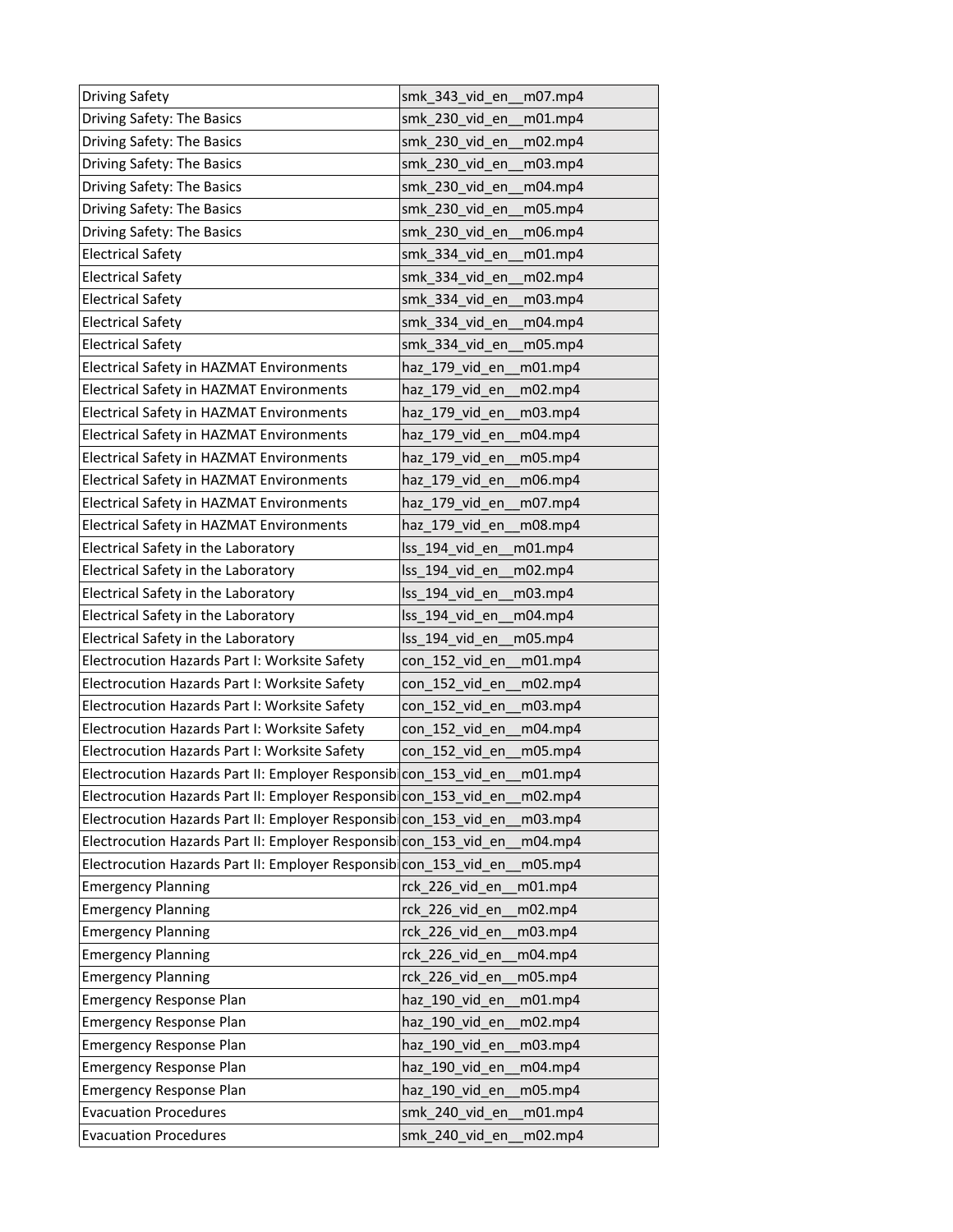| <b>Evacuation Procedures</b>                                       | smk 240 vid en<br>m <sub>03.mp<sub>4</sub></sub> |
|--------------------------------------------------------------------|--------------------------------------------------|
| <b>Evacuation Procedures</b>                                       | smk 240 vid en<br>m04.mp4                        |
| <b>Evacuation Procedures</b>                                       | smk_240_vid_en<br>m05.mp4                        |
| <b>Evacuation Procedures</b>                                       | smk 240 vid en<br>m06.mp4                        |
| <b>Exposure Monitoring and Medical Surveillance</b>                | haz_emm_vid_en<br>m01.mp4                        |
| <b>Exposure Monitoring and Medical Surveillance</b>                | haz emm vid en<br>m02.mp4                        |
| <b>Exposure Monitoring and Medical Surveillance</b>                | haz_emm_vid_en<br>m03.mp4                        |
| <b>Exposure Monitoring and Medical Surveillance</b>                | haz_emm_vid_en<br>m04.mp4                        |
| <b>Exposure Monitoring and Medical Surveillance</b>                | haz_emm_vid_en<br>m05.mp4                        |
| <b>Exposure Monitoring and Medical Surveillance</b>                | haz_emm_vid_en<br>m06.mp4                        |
| <b>Exposure Monitoring and Medical Surveillance</b>                | haz emm vid en<br>m07.mp4                        |
| <b>Exposure Monitoring and Medical Surveillance</b>                | haz_emm_vid_en<br>m08.mp4                        |
| <b>Exposure Monitoring and Medical Surveillance</b>                | haz_emm_vid_en<br>m09.mp4                        |
| Eye Safety                                                         | smk 306 vid en<br>m01.mp4                        |
| Eye Safety                                                         | smk_306_vid_en<br>m02.mp4                        |
| Eye Safety                                                         | smk 306 vid en<br>m03.mp4                        |
| Eye Safety                                                         | smk_306_vid_en<br>m04.mp4                        |
| Eye Safety in Construction Environments                            | con 310 vid en<br>m01.mp4                        |
| Eye Safety in Construction Environments                            | con 310 vid en<br>m02.mp4                        |
| Eye Safety in Construction Environments                            | con 310 vid en<br>m <sub>03.mp<sub>4</sub></sub> |
| Eye Safety in Construction Environments                            | con 310 vid en<br>m04.mp4                        |
| Fall Protection in Industrial and Construction Envirsmk_260_vid_en | m01.mp4                                          |
| Fall Protection in Industrial and Construction Envirsmk_260_vid_en | m02.mp4                                          |
| Fall Protection in Industrial and Construction Envirsmk 260 vid en | m03.mp4                                          |
| Fall Protection in Industrial and Construction Envirsmk 260 vid en | m04.mp4                                          |
| Fall Protection in Industrial and Construction Envirsmk_260_vid_en | m05.mp4                                          |
| Fighting Fatigue in the Workplace                                  | smk_309_vid_en<br>m01.mp4                        |
| Fighting Fatigue in the Workplace                                  | smk_309_vid_en<br>m02.mp4                        |
| Fighting Fatigue in the Workplace                                  | smk 309 vid en<br>m03.mp4                        |
| Fighting Fatigue in the Workplace                                  | smk 309 vid en<br>m04.mp4                        |
| Fighting Fatigue in the Workplace                                  | smk 309 vid en<br>m05.mp4                        |
| Fire Prevention in Healthcare Facilities                           | smk 293 vid en<br>m01.mp4                        |
| Fire Prevention in Healthcare Facilities                           | smk_293_vid_en<br>m02.mp4                        |
| Fire Prevention in Healthcare Facilities                           | smk 293 vid en<br>m03.mp4                        |
| Fire Prevention in Healthcare Facilities                           | smk_293_vid_en<br>m04.mp4                        |
| Fire Prevention in Healthcare Facilities                           | smk 293 vid en<br>m05.mp4                        |
| Fire Prevention in Healthcare Facilities                           | smk 293 vid en<br>m06.mp4                        |
| Fire Prevention in the Office                                      | smk_291_vid_en<br>m01.mp4                        |
| Fire Prevention in the Office                                      | smk_291_vid_en<br>m02.mp4                        |
| Fire Prevention in the Office                                      | smk_291_vid_en<br>m03.mp4                        |
| Fire Prevention in the Office                                      | smk_291_vid_en<br>m04.mp4                        |
| Fire Prevention in the Office                                      | smk 291 vid en<br>m05.mp4                        |
| First Aid                                                          | smk_321_vid_en<br>m01.mp4                        |
| First Aid                                                          | smk 321 vid en<br>m02.mp4                        |
| First Aid                                                          | smk_321_vid_en<br>m03.mp4                        |
| <b>First Aid</b>                                                   | smk_321_vid_en<br>m04.mp4                        |
| First Aid                                                          | m05.mp4<br>smk_321_vid_en                        |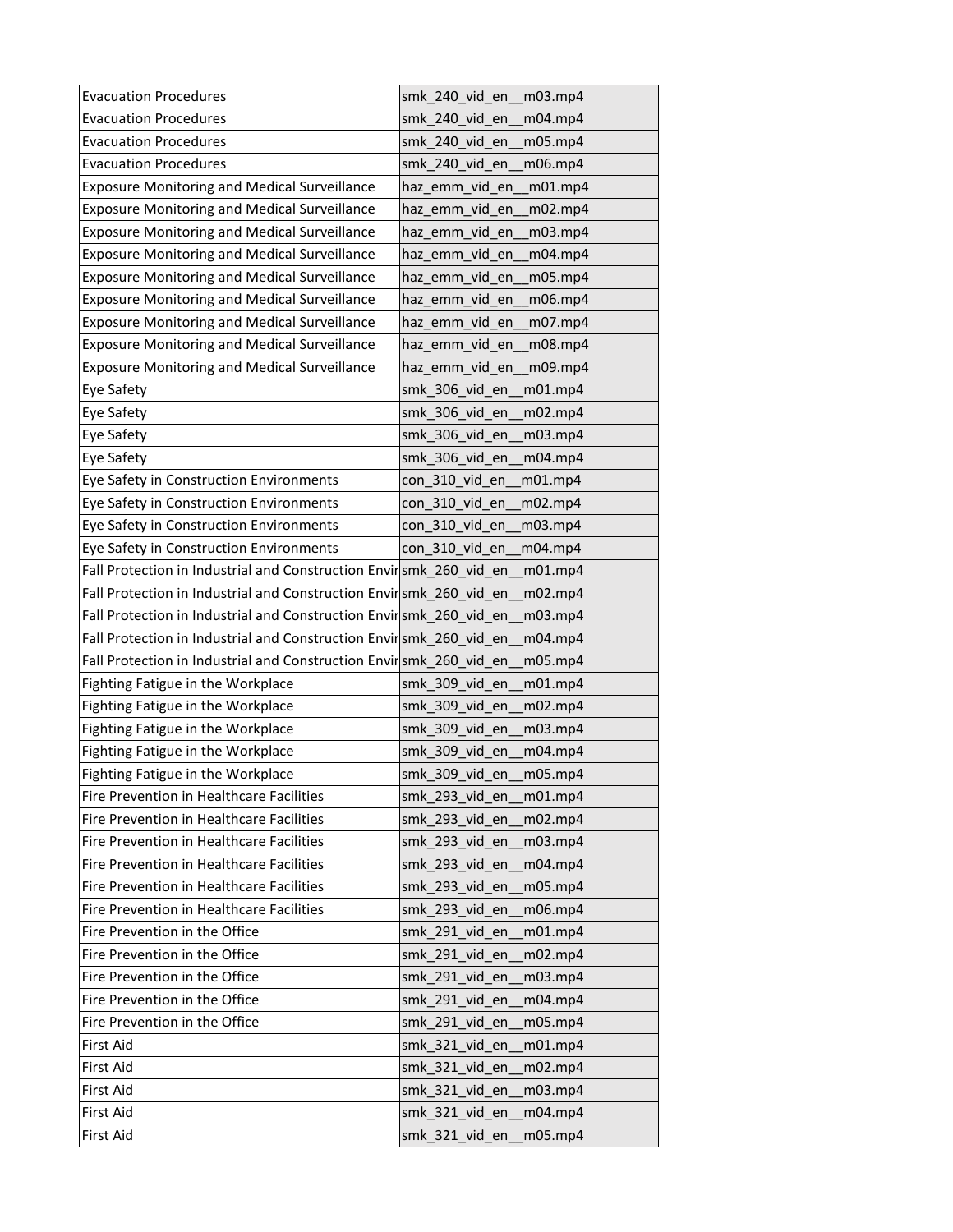| <b>First Aid</b>                                                    | smk_321_vid_en<br>m06.mp4  |
|---------------------------------------------------------------------|----------------------------|
| <b>First Aid in Construction Environments</b>                       | con_322_vid_en<br>m01.mp4  |
| First Aid in Construction Environments                              | con_322_vid_en<br>m02.mp4  |
| <b>First Aid in Construction Environments</b>                       | con_322_vid_en<br>m03.mp4  |
| <b>First Aid in Construction Environments</b>                       | con 322 vid en<br>m04.mp4  |
| <b>First Aid in Construction Environments</b>                       | con 322 vid en<br>m05.mp4  |
| <b>First Aid in Construction Environments</b>                       | con_322_vid_en<br>m06.mp4  |
| <b>Fitness and Wellness</b>                                         | smk 237 vid en<br>m01.mp4  |
| <b>Fitness and Wellness</b>                                         | smk 237 vid en<br>m02.mp4  |
| <b>Fitness and Wellness</b>                                         | smk_237_vid_en<br>m03.mp4  |
| <b>Fitness and Wellness</b>                                         | smk_237_vid_en<br>m04.mp4  |
| <b>Fitness and Wellness</b>                                         | smk_237_vid_en<br>m05.mp4  |
| Flammables and Explosives in the Laboratory                         | Iss 195 vid en<br>m01.mp4  |
| Flammables and Explosives in the Laboratory                         | lss_195_vid_en<br>m02.mp4  |
| Flammables and Explosives in the Laboratory                         | Iss 195 vid en<br>m03.mp4  |
| Flammables and Explosives in the Laboratory                         | lss_195_vid_en<br>m04.mp4  |
| Flammables and Explosives in the Laboratory                         | Iss 195 vid en<br>m05.mp4  |
| Forklift Safety: Industrial Counterbalance Lift Truclrck 264 vid en | m01.mp4                    |
| Forklift Safety: Industrial Counterbalance Lift Truclrck_264_vid_en | m02.mp4                    |
| Forklift Safety: Industrial Counterbalance Lift Truclrck_264_vid_en | m03.mp4                    |
| Forklift Safety: Industrial Counterbalance Lift Truclrck_264 vid en | m04.mp4                    |
| Forklift Safety: Industrial Counterbalance Lift Truclrck_264_vid_en | m05.mp4                    |
| Forklift Safety: Industrial Counterbalance Lift Truclrck_264_vid_en | m06.mp4                    |
| Forklift/Powered Industrial Truck Safety                            | rck 263 vid en<br>m01.mp4  |
| Forklift/Powered Industrial Truck Safety                            | rck 263 vid en<br>m02.mp4  |
| Forklift/Powered Industrial Truck Safety                            | rck_263_vid_en<br>m03.mp4  |
| Forklift/Powered Industrial Truck Safety                            | rck_263_vid_en<br>m04.mp4  |
| Forklift/Powered Industrial Truck Safety                            | rck_263_vid_en<br>m05.mp4  |
| Forklift/Powered Industrial Truck Safety                            | rck 263 vid en<br>m06.mp4  |
| Forklift/Powered Industrial Truck Safety                            | rck_263_vid_en_<br>m07.mp4 |
| Forklift/Powered Industrial Truck Safety                            | rck_263_vid_en<br>m08.mp4  |
| <b>GHS Container Labels</b>                                         | rck_156_vid_en<br>m01.mp4  |
| <b>GHS Container Labels</b>                                         | rck 156 vid en<br>m02.mp4  |
| <b>GHS Container Labels</b>                                         | rck_156_vid_en<br>m03.mp4  |
| <b>GHS Container Labels</b>                                         | rck 156 vid en<br>m04.mp4  |
| GHS Container Labels in Construction Environmen con 219 vid en      | m01.mp4                    |
| GHS Container Labels in Construction Environmen con 219 vid en      | m02.mp4                    |
| GHS Container Labels in Construction Environmen con 219 vid en      | m03.mp4                    |
| GHS Container Labels in Construction Environmen con 219 vid en      | m04.mp4                    |
| <b>GHS Safety Data Sheets</b>                                       | rck 155 vid en<br>m01.mp4  |
| <b>GHS Safety Data Sheets</b>                                       | rck_155_vid_en<br>m02.mp4  |
| <b>GHS Safety Data Sheets</b>                                       | rck_155_vid_en<br>m03.mp4  |
| <b>GHS Safety Data Sheets</b>                                       | rck_155_vid_en<br>m04.mp4  |
|                                                                     |                            |
| <b>GHS Safety Data Sheets</b>                                       | rck_155_vid_en<br>m05.mp4  |
| GHS Safety Data Sheets in Construction Environme con_220 vid en     | m01.mp4                    |
| GHS Safety Data Sheets in Construction Environmecon_220_vid_en      | m02.mp4                    |
| GHS Safety Data Sheets in Construction Environmecon_220 vid en      | m03.mp4                    |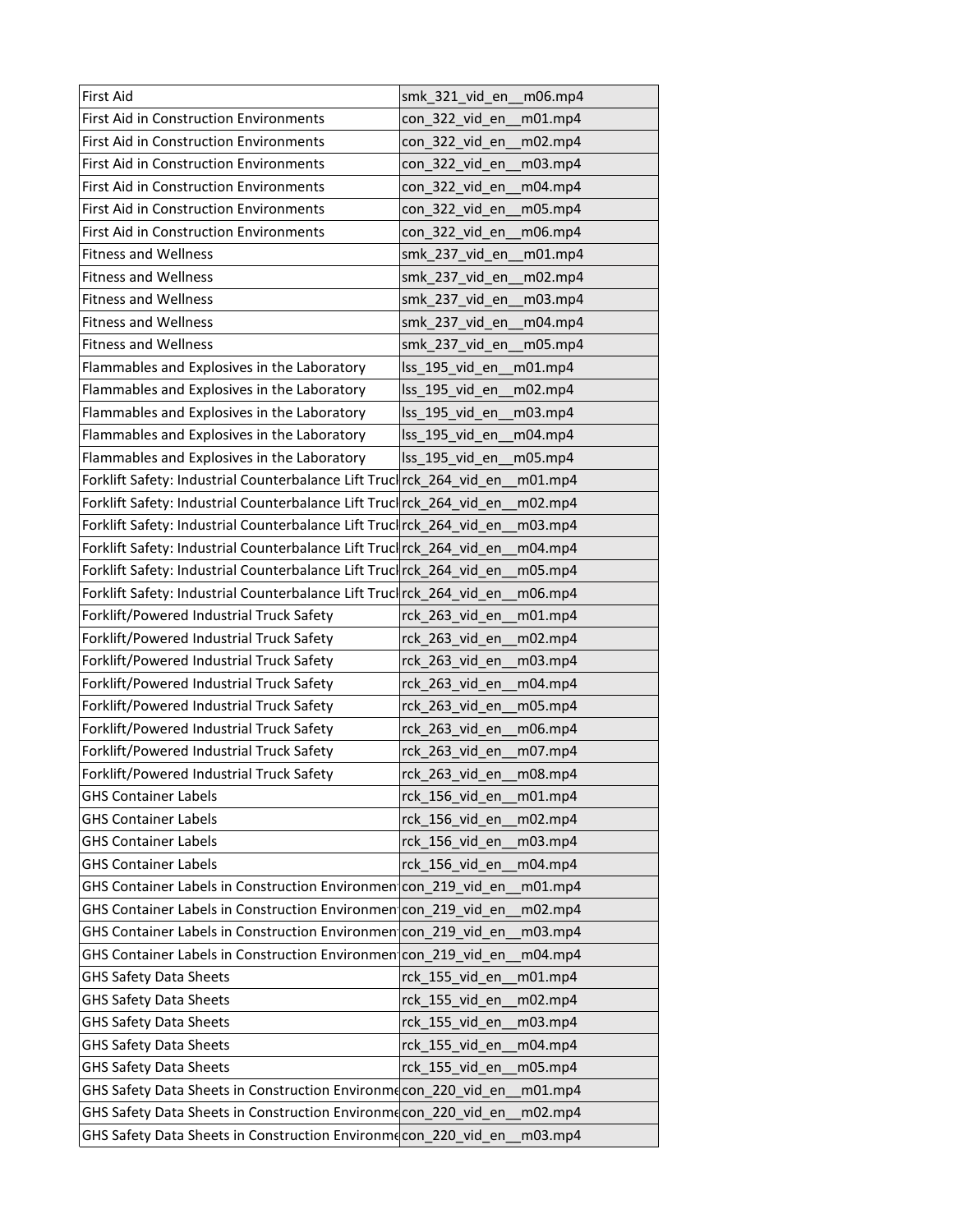| GHS Safety Data Sheets in Construction Environmecon_220_vid_en   | m04.mp4                        |
|------------------------------------------------------------------|--------------------------------|
| GHS Safety Data Sheets in Construction Environmecon 220 vid en   | m05.mp4                        |
| GHS Safety Data Sheets in Laboratory Environmen Iss_178_vid_en   | $m01$ .mp4                     |
| GHS Safety Data Sheets in Laboratory Environmen Iss_178_vid_en   | m02.mp4                        |
| GHS Safety Data Sheets in Laboratory Environmen Iss 178 vid en   | m03.mp4                        |
| GHS Safety Data Sheets in Laboratory Environmen Iss 178 vid en   | $m04$ .mp4                     |
| GHS Safety Data Sheets in Laboratory Environmen Iss_178_vid_en   | m05.mp4                        |
| Hand and Power Tool Safety                                       | smk 307 vid en<br>m01.mp4      |
| Hand and Power Tool Safety                                       | smk 307 vid en<br>m02.mp4      |
| Hand and Power Tool Safety                                       | smk_307_vid_en<br>m03.mp4      |
| Hand and Power Tool Safety                                       | smk 307 vid en<br>m04.mp4      |
| Hand and Power Tool Safety                                       | smk 307 vid en<br>m05.mp4      |
| Hand and Power Tool Safety                                       | smk 307 vid en<br>m06.mp4      |
| Hand and Power Tool Safety in Construction Envirecon 311 vid en  | m01.mp4                        |
| Hand and Power Tool Safety in Construction Envir(con_311_vid_en  | m02.mp4                        |
| Hand and Power Tool Safety in Construction Envir(con 311 vid en  | m <sub>03.mp<sub>4</sub></sub> |
| Hand and Power Tool Safety in Construction Envir con 311 vid en  | m04.mp4                        |
| Hand and Power Tool Safety in Construction Envir con_311_vid_en  | m05.mp4                        |
| Hand and Power Tool Safety in Construction Envir con_311_vid_en  | m06.mp4                        |
| Hand, Wrist and Finger Safety                                    | smk 308 vid en<br>$m01$ .mp4   |
| Hand, Wrist and Finger Safety                                    | smk 308 vid en<br>m02.mp4      |
| Hand, Wrist and Finger Safety                                    | smk_308_vid_en<br>m03.mp4      |
| Hand, Wrist and Finger Safety                                    | smk 308 vid en<br>m04.mp4      |
| Hand, Wrist and Finger Safety                                    | smk 308 vid en<br>m05.mp4      |
| Hand, Wrist and Finger Safety in Construction Envicon 312 vid en | $m01$ .mp4                     |
| Hand, Wrist and Finger Safety in Construction Envicon_312_vid_en | m02.mp4                        |
| Hand, Wrist and Finger Safety in Construction Envicon_312_vid_en | m03.mp4                        |
| Hand, Wrist and Finger Safety in Construction Envicon_312_vid_en | m04.mp4                        |
| Hand, Wrist and Finger Safety in Construction Envicon_312_vid_en | m05.mp4                        |
| Handling a Sexual Harassment Investigation                       | smk 297 vid en<br>m01.mp4      |
| Handling a Sexual Harassment Investigation                       | smk 297 vid en<br>m02.mp4      |
| Handling a Sexual Harassment Investigation                       | smk 297 vid en<br>m03.mp4      |
| Handling a Sexual Harassment Investigation                       | smk_297_vid_en<br>m04.mp4      |
| Handling a Sexual Harassment Investigation                       | smk_297_vid_en<br>m05.mp4      |
| Handling a Sexual Harassment Investigation                       | smk_297_vid_en<br>m06.mp4      |
| Handling Compressed Gas Cylinders in the Laborat Iss_196_vid_en  | m01.mp4                        |
| Handling Compressed Gas Cylinders in the Laborat Iss_196_vid_en  | m02.mp4                        |
| Handling Compressed Gas Cylinders in the Laborat Iss_196_vid_en  | m03.mp4                        |
| Handling Compressed Gas Cylinders in the Laborat Iss_196_vid_en  | m04.mp4                        |
| Handling Compressed Gas Cylinders in the Laborat Iss_196_vid_en  | m05.mp4                        |
| Hazard Communication in Auto Service Environmerck_167_vid_en     | m01.mp4                        |
| Hazard Communication in Auto Service Environmerck_167_vid_en     | m02.mp4                        |
|                                                                  |                                |
| Hazard Communication in Auto Service Environmerck_167_vid_en     | m03.mp4                        |
| Hazard Communication in Auto Service Environmerck 167 vid en     | m04.mp4                        |
| Hazard Communication in Auto Service Environmerck_167_vid_en     | m05.mp4                        |
| Hazard Communication in Auto Service Environmerck_167_vid_en     | m06.mp4                        |
| Hazard Communication in Auto Service Environmerck_167_vid_en     | m07.mp4                        |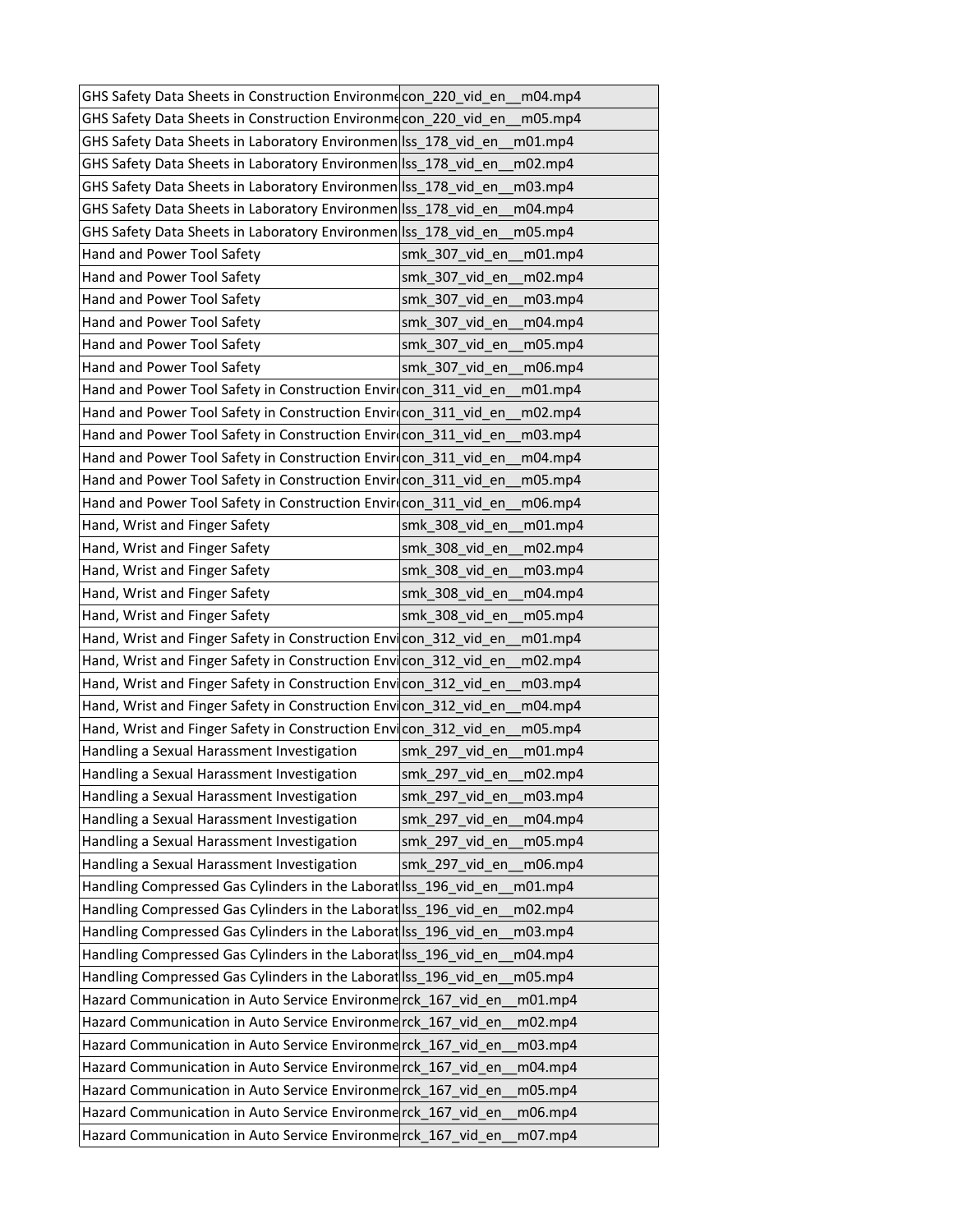| Hazard Communication in Cleaning and Maintenarrck 168 vid en   | $m01$ .mp4                |
|----------------------------------------------------------------|---------------------------|
| Hazard Communication in Cleaning and Maintenarrck 168 vid en   | m02.mp4                   |
| Hazard Communication in Cleaning and Maintenarrck 168 vid en   | m03.mp4                   |
| Hazard Communication in Cleaning and Maintenar rck 168 vid en  | m04.mp4                   |
| Hazard Communication in Cleaning and Maintenarrck 168 vid en   | m05.mp4                   |
| Hazard Communication in Cleaning and Maintenar rck 168 vid en  | m06.mp4                   |
| Hazard Communication in Cleaning and Maintenarrck_168_vid_en   | m07.mp4                   |
| Hazard Communication in Construction Environmecon 221 vid en   | $m01$ .mp4                |
| Hazard Communication in Construction Environmecon 221 vid en   | m02.mp4                   |
| Hazard Communication in Construction Environmecon_221_vid_en   | m03.mp4                   |
| Hazard Communication in Construction Environmecon_221 vid en   | m04.mp4                   |
| Hazard Communication in Construction Environmecon_221_vid_en   | m05.mp4                   |
| Hazard Communication in Construction Environmecon 221 vid en   | m06.mp4                   |
| Hazard Communication in Construction Environmecon_221_vid_en   | m07.mp4                   |
| Hazard Communication in Healthcare Environmen rck_169_vid_en   | m01.mp4                   |
| Hazard Communication in Healthcare Environmen rck 169 vid en   | m02.mp4                   |
| Hazard Communication in Healthcare Environmen rck 169 vid en   | m03.mp4                   |
| Hazard Communication in Healthcare Environmen rck 169 vid en   | m04.mp4                   |
| Hazard Communication in Healthcare Environmen rck_169_vid_en   | m05.mp4                   |
| Hazard Communication in Healthcare Environmen rck 169 vid en   | m06.mp4                   |
| Hazard Communication in Healthcare Environmen rck_169_vid_en   | m07.mp4                   |
| Hazard Communication in Hospitality Environmen rck_170_vid_en  | m01.mp4                   |
| Hazard Communication in Hospitality Environmentrck 170 vid en  | m02.mp4                   |
| Hazard Communication in Hospitality Environmentrck 170 vid en  | m03.mp4                   |
| Hazard Communication in Hospitality Environmentrck 170 vid en  | m04.mp4                   |
| Hazard Communication in Hospitality Environmentrck_170_vid_en  | m05.mp4                   |
| Hazard Communication in Hospitality Environmentrck_170_vid_en  | m06.mp4                   |
| Hazard Communication in Hospitality Environmentrck_170_vid_en  | m07.mp4                   |
| Hazard Communication in Industrial Environments rck_165_vid_en | m01.mp4                   |
| Hazard Communication in Industrial Environments rck_165_vid_en | m02.mp4                   |
| Hazard Communication in Industrial Environments rck_165 vid en | m03.mp4                   |
| Hazard Communication in Industrial Environments rck 165 vid en | m04.mp4                   |
| Hazard Communication in Industrial Environments rck_165_vid_en | m05.mp4                   |
| Hazard Communication in Industrial Environments rck_165_vid_en | m06.mp4                   |
| Hazard Communication in Industrial Environments rck 165 vid en | m07.mp4                   |
| <b>Hazard Recognition</b>                                      | smk 268 vid en<br>m01.mp4 |
| <b>Hazard Recognition</b>                                      | smk 268 vid en<br>m02.mp4 |
| <b>Hazard Recognition</b>                                      | smk_268_vid_en<br>m03.mp4 |
| <b>Hazard Recognition</b>                                      | smk_268_vid_en<br>m04.mp4 |
| <b>Hazard Recognition</b>                                      | smk 268 vid en<br>m05.mp4 |
| Hazardous Materials Labels                                     | smk_210_vid_en<br>m01.mp4 |
| Hazardous Materials Labels                                     | smk 210 vid en<br>m02.mp4 |
| Hazardous Materials Labels                                     | smk_210_vid_en<br>m03.mp4 |
| Hazardous Materials Labels                                     | smk_210_vid_en<br>m04.mp4 |
| Hazardous Materials Labels                                     | smk_210_vid_en<br>m05.mp4 |
| Hazardous Materials Labels                                     | smk_210_vid_en<br>m06.mp4 |
| Hazardous Materials Labels                                     | smk_210_vid_en<br>m07.mp4 |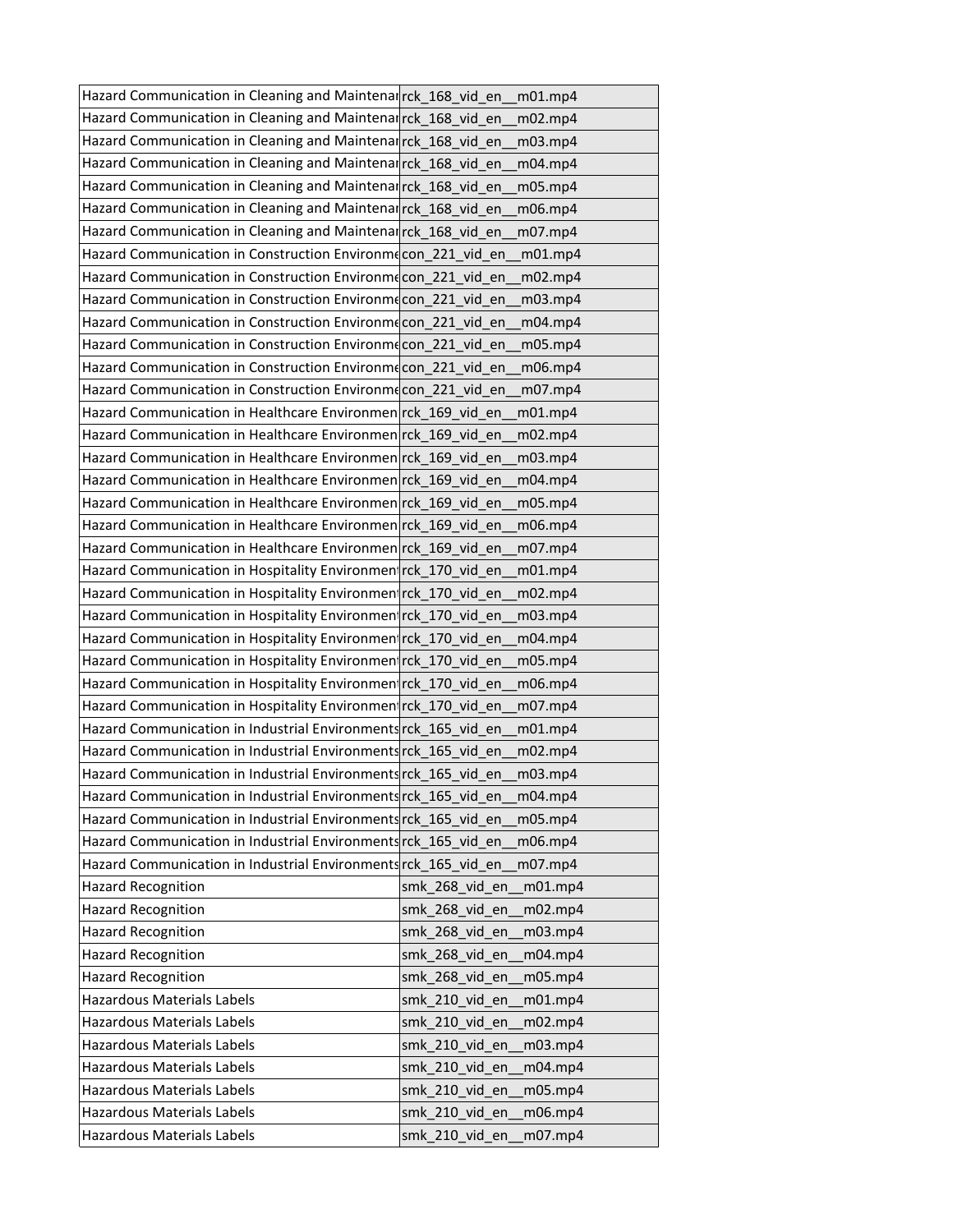| <b>HAZMAT Labeling</b>                        | haz hal vid en m01.mp4     |
|-----------------------------------------------|----------------------------|
| <b>HAZMAT Labeling</b>                        | haz_hal_vid_en_m02.mp4     |
| <b>HAZMAT Labeling</b>                        | haz_hal_vid_en_<br>m03.mp4 |
| <b>HAZMAT Labeling</b>                        | haz hal vid en<br>m04mp4   |
| <b>HAZMAT Labeling</b>                        | haz hal vid en<br>m05.mp4  |
| <b>HAZMAT Labeling</b>                        | haz hal_vid_en<br>m06.mp4  |
| <b>HAZMAT Labeling</b>                        | haz_hal_vid_en__m07.mp4    |
| <b>HAZWOPER Fire Prevention</b>               | haz_182_vid_en<br>m01.mp4  |
| <b>HAZWOPER Fire Prevention</b>               | haz 182 vid en<br>m02.mp4  |
| <b>HAZWOPER Fire Prevention</b>               | haz_182_vid_en<br>m03.mp4  |
| <b>HAZWOPER Fire Prevention</b>               | haz 182 vid en<br>m04.mp4  |
| HAZWOPER Handling Hazardous Materials         | haz 180 vid en<br>m01.mp4  |
| HAZWOPER Handling Hazardous Materials         | haz 180 vid en<br>m02.mp4  |
| HAZWOPER Handling Hazardous Materials         | haz_180_vid_en<br>m03.mp4  |
| HAZWOPER Handling Hazardous Materials         | haz_180_vid_en<br>m04.mp4  |
| HAZWOPER Handling Hazardous Materials         | haz 180 vid en<br>m05.mp4  |
| HAZWOPER Handling Hazardous Materials         | haz 180 vid en<br>m06.mp4  |
| HAZWOPER Handling Hazardous Materials         | haz_180_vid_en<br>m07.mp4  |
| <b>HAZWOPER Heat Stress</b>                   | haz_183_vid_en<br>m01.mp4  |
| <b>HAZWOPER Heat Stress</b>                   | haz 183 vid en<br>m02.mp4  |
| <b>HAZWOPER Heat Stress</b>                   | haz_183_vid_en<br>m03.mp4  |
| <b>HAZWOPER Heat Stress</b>                   | haz_183_vid_en<br>m04.mp4  |
| <b>HAZWOPER Heat Stress</b>                   | haz 183 vid en<br>m05.mp4  |
| <b>HAZWOPER Personal Protective Equipment</b> | haz cpe vid en<br>m01.mp4  |
| <b>HAZWOPER Personal Protective Equipment</b> | haz cpe vid en<br>m02.mp4  |
| HAZWOPER Personal Protective Equipment        | haz_cpe_vid_en<br>m03.mp4  |
| <b>HAZWOPER Personal Protective Equipment</b> | haz_cpe_vid_en<br>m04.mp4  |
| HAZWOPER Personal Protective Equipment        | haz cpe vid en<br>m05.mp4  |
| <b>HAZWOPER Personal Protective Equipment</b> | haz cpe vid en<br>m06.mp4  |
| <b>HAZWOPER Respiratory Protection</b>        | haz_187_vid_en<br>m01.mp4  |
| <b>HAZWOPER Respiratory Protection</b>        | haz 187 vid en<br>m02.mp4  |
| <b>HAZWOPER Respiratory Protection</b>        | haz_187_vid_en<br>m03.mp4  |
| <b>HAZWOPER Respiratory Protection</b>        | haz_187_vid_en<br>m04.mp4  |
| <b>HAZWOPER Respiratory Protection</b>        | haz_187_vid_en<br>m05.mp4  |
| <b>HAZWOPER Respiratory Protection</b>        | haz_187_vid_en<br>m06.mp4  |
| <b>HAZWOPER Safety Data Sheets</b>            | haz 218 vid en<br>m01.mp4  |
| <b>HAZWOPER Safety Data Sheets</b>            | haz 218 vid en<br>m02.mp4  |
| HAZWOPER Safety Data Sheets                   | haz 218 vid en<br>m03.mp4  |
| HAZWOPER Safety Data Sheets                   | haz_218_vid_en<br>m04.mp4  |
| HAZWOPER Safety Data Sheets                   | haz_218_vid_en<br>m05.mp4  |
| HAZWOPER Safety Orientation                   | haz 184 vid en<br>m01.mp4  |
| HAZWOPER Safety Orientation                   | haz_184_vid_en<br>m02.mp4  |
| HAZWOPER Safety Orientation                   | haz_184_vid_en<br>m03.mp4  |
| HAZWOPER Safety Orientation                   | haz 184 vid en<br>m04.mp4  |
| Hearing Conservation and Safety               | rck_288_vid_en<br>m01.mp4  |
| Hearing Conservation and Safety               | rck_288_vid_en<br>m02.mp4  |
| Hearing Conservation and Safety               | rck_288_vid_en<br>m03.mp4  |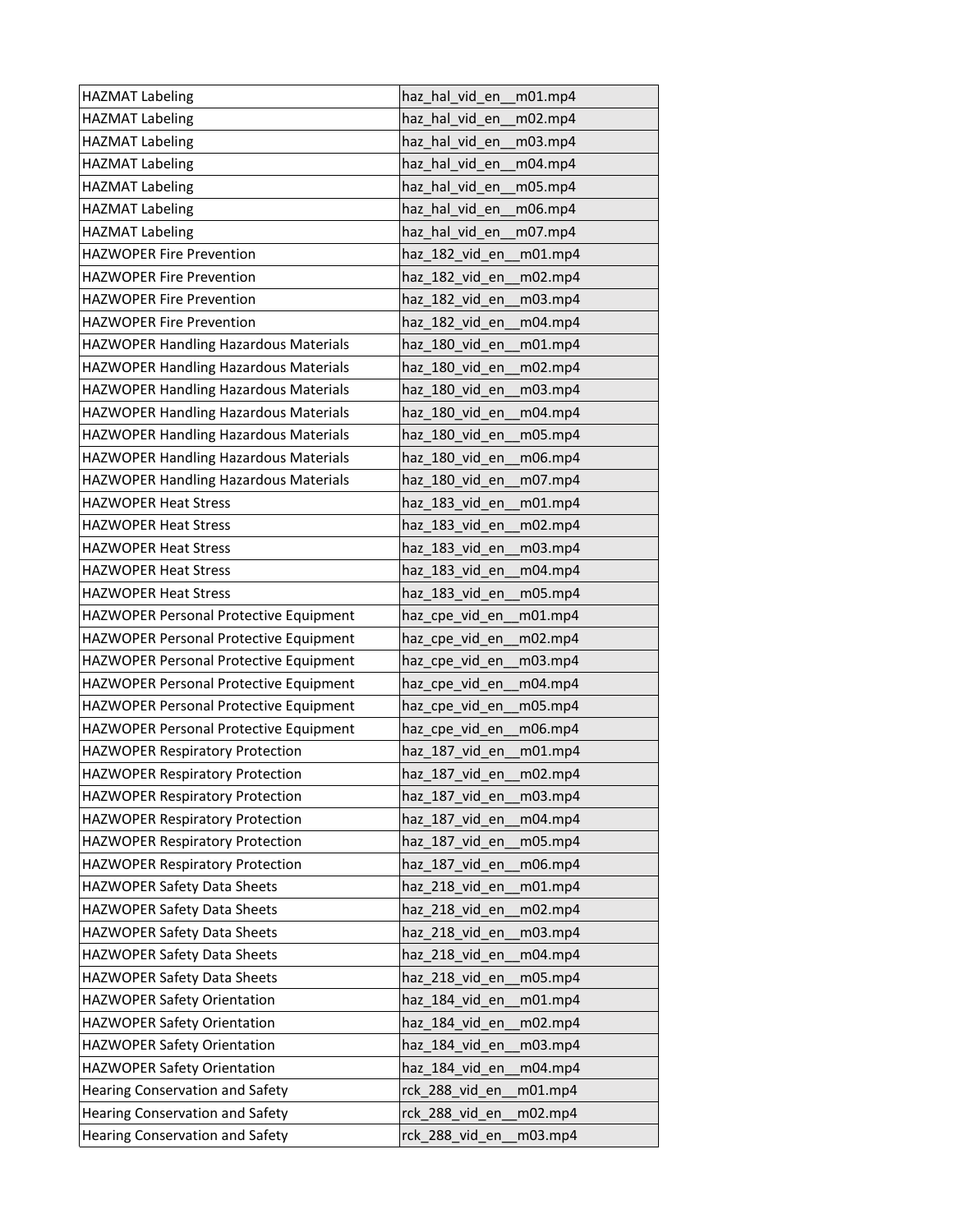| Hearing Conservation and Safety                                 | rck_288_vid_en_<br>m04.mp4 |
|-----------------------------------------------------------------|----------------------------|
| <b>Hearing Conservation and Safety</b>                          | rck 288 vid en<br>m05.mp4  |
| Hearing Conservation and Safety                                 | rck_288_vid_en<br>m06.mp4  |
| <b>Heat Stress</b>                                              | smk 330 vid en<br>m01.mp4  |
| <b>Heat Stress</b>                                              | smk 330 vid en<br>m02.mp4  |
| <b>Heat Stress</b>                                              | smk 330 vid en<br>m03.mp4  |
| <b>Heat Stress</b>                                              | smk_330_vid_en<br>m04.mp4  |
| <b>Heat Stress</b>                                              | smk 330 vid en<br>m05.mp4  |
| <b>Heat Stress in Construction Environments</b>                 | con 331 vid en<br>m01.mp4  |
| <b>Heat Stress in Construction Environments</b>                 | con_331_vid_en<br>m02.mp4  |
| <b>Heat Stress in Construction Environments</b>                 | con 331 vid en<br>m03.mp4  |
| <b>Heat Stress in Construction Environments</b>                 | con_331_vid_en<br>m04.mp4  |
| <b>HIPAA Rules and Compliance</b>                               | rck 272 vid en<br>m01.mp4  |
| <b>HIPAA Rules and Compliance</b>                               | m02.mp4<br>rck_272_vid_en  |
| <b>HIPAA Rules and Compliance</b>                               | rck_272_vid_en<br>m03.mp4  |
| <b>HIPAA Rules and Compliance</b>                               | rck 272 vid en<br>m04.mp4  |
| <b>HIPAA Rules and Compliance</b>                               | rck_272_vid_en<br>m05.mp4  |
| <b>HIPAA Rules and Compliance</b>                               | rck_272_vid_en<br>m06.mp4  |
| <b>HIPAA Rules and Compliance</b>                               | rck_272_vid_en_m07.mp4     |
| Hot Work Safety and the Permitting Process                      | smk 287 vid en<br>m01.mp4  |
| Hot Work Safety and the Permitting Process                      | smk 287 vid en<br>m02.mp4  |
| Hot Work Safety and the Permitting Process                      | smk_287_vid_en<br>m03.mp4  |
| Hot Work Safety and the Permitting Process                      | smk 287 vid en<br>m04.mp4  |
| Hot Work Safety and the Permitting Process                      | smk_287_vid_en<br>m05.mp4  |
| I2P2: Illness and Injury Prevention Programs                    | smk 252 vid en<br>m01.mp4  |
| I2P2: Illness and Injury Prevention Programs                    | smk_252_vid_en<br>m02.mp4  |
| I2P2: Illness and Injury Prevention Programs                    | smk_252_vid_en<br>m03.mp4  |
| I2P2: Illness and Injury Prevention Programs                    | smk_252_vid_en<br>m04.mp4  |
| I2P2: Illness and Injury Prevention Programs                    | smk 252 vid en<br>m05.mp4  |
| I2P2: Illness and Injury Prevention Programs                    | smk_252_vid_en<br>m06.mp4  |
| <b>Indoor Air Quality</b>                                       | rck 290 vid en<br>m01.mp4  |
| Indoor Air Quality                                              | rck 290 vid en<br>m02.mp4  |
| <b>Indoor Air Quality</b>                                       | rck 290 vid en<br>m03.mp4  |
| Indoor Air Quality                                              | rck 290 vid en<br>m04.mp4  |
| <b>Industrial Ergonomics</b>                                    | smk_305_vid_en<br>m01.mp4  |
| <b>Industrial Ergonomics</b>                                    | smk 305 vid en<br>m02.mp4  |
| <b>Industrial Ergonomics</b>                                    | smk 305 vid en<br>m03.mp4  |
| <b>Industrial Ergonomics</b>                                    | smk_305_vid_en<br>m04.mp4  |
| <b>Industrial Ergonomics</b>                                    | smk_305_vid_en<br>m05.mp4  |
| <b>Industrial Fire Prevention</b>                               | smk 292 vid en<br>m01.mp4  |
| <b>Industrial Fire Prevention</b>                               | smk 292 vid en<br>m02.mp4  |
| <b>Industrial Fire Prevention</b>                               | smk 292 vid en<br>m03.mp4  |
| <b>Industrial Fire Prevention</b>                               | smk_292_vid_en<br>m04.mp4  |
| <b>Industrial Fire Prevention</b>                               | smk_292_vid_en<br>m05.mp4  |
| <b>Industrial Fire Prevention</b>                               | m06.mp4<br>smk_292_vid_en  |
| Introduction to GHS (The Globally Harmonized Sys rck_154_vid_en | m01.mp4                    |
| Introduction to GHS (The Globally Harmonized Sys rck_154_vid_en | m02.mp4                    |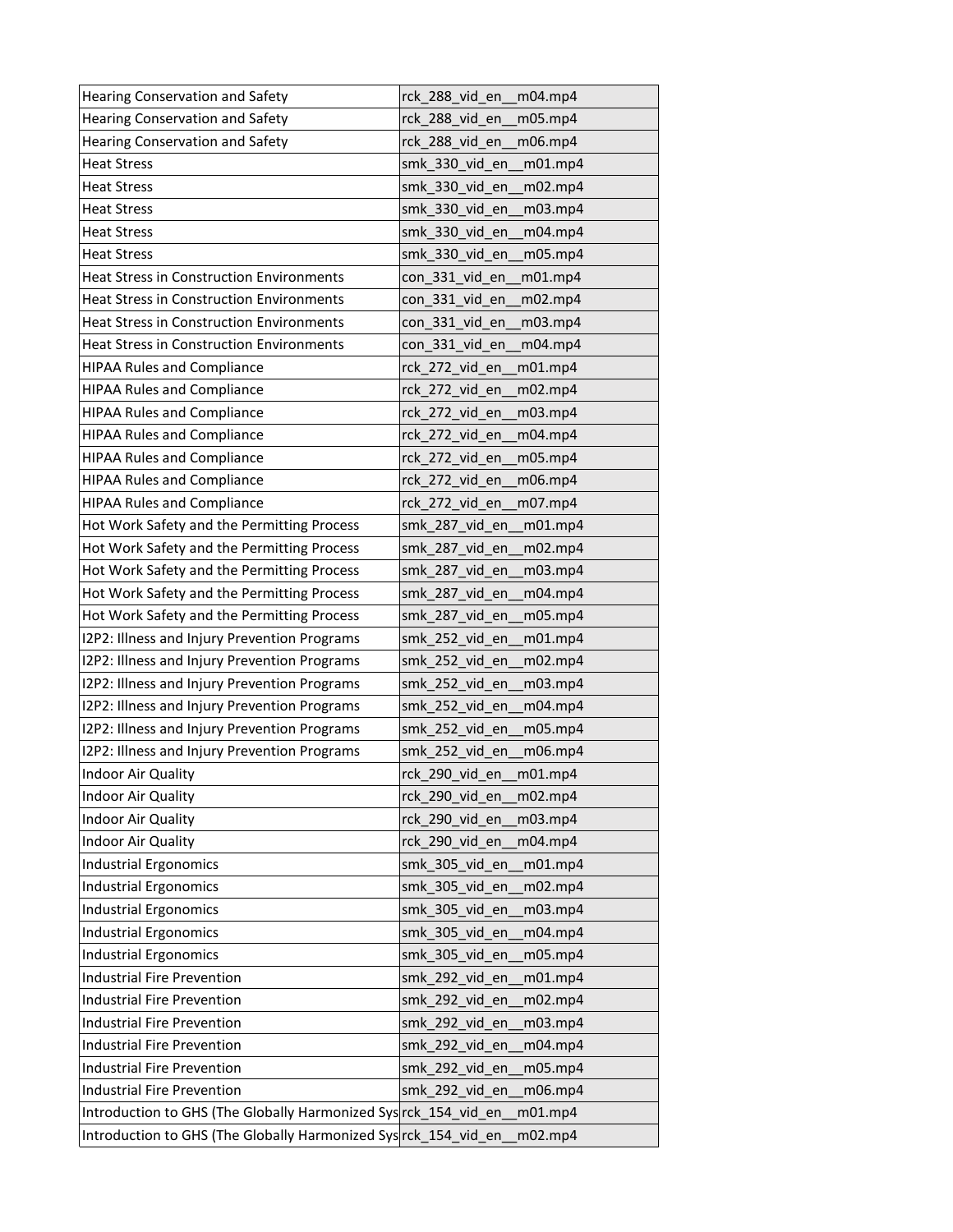| Introduction to GHS (The Globally Harmonized Sys rck_154_vid_en | m03.mp4                    |
|-----------------------------------------------------------------|----------------------------|
| Introduction to GHS (The Globally Harmonized Sys rck 154 vid en | m04.mp4                    |
| Introduction to GHS (The Globally Harmonized Sys rck_154_vid_en | m05.mp4                    |
| Introduction to GHS (The Globally Harmonized Sys rck_154_vid_en | m06.mp4                    |
| Introduction to GHS (The Globally Harmonized Sys rck_154_vid_en | m07.mp4                    |
| Introduction to GHS (The Globally Harmonized Sys rck 154 vid en | m08.mp4                    |
| Introduction to GHS for Construction Workers                    | con 222 vid en<br>m01.mp4  |
| Introduction to GHS for Construction Workers                    | con 222 vid en<br>m02.mp4  |
| Introduction to GHS for Construction Workers                    | con 222 vid en<br>m03.mp4  |
| Introduction to GHS for Construction Workers                    | con_222_vid_en<br>m04.mp4  |
| Introduction to GHS for Construction Workers                    | con 222 vid en<br>m05.mp4  |
| Introduction to GHS for Construction Workers                    | con 222 vid en<br>m06.mp4  |
| Introduction to GHS for Construction Workers                    | con 222 vid en<br>m07.mp4  |
| Introduction to GHS for Construction Workers                    | con_222_vid_en<br>m08.mp4  |
| Introduction to HAZWOPER Retraining                             | haz 185 vid en<br>m01.mp4  |
| Introduction to HAZWOPER Retraining                             | haz 185 vid en<br>m02.mp4  |
| Introduction to HAZWOPER Retraining                             | haz_185_vid_en<br>m03.mp4  |
| Introduction to HAZWOPER Retraining                             | haz_185_vid_en<br>m04.mp4  |
| Introduction to HAZWOPER Retraining                             | haz_185_vid_en<br>m05.mp4  |
| Introduction to HAZWOPER Retraining                             | haz 185 vid en<br>m06.mp4  |
| Introduction to HAZWOPER Retraining                             | haz 185 vid en<br>m07.mp4  |
| Introduction to OSHA                                            | rck_279_vid_en<br>m01.mp4  |
| Introduction to OSHA                                            | rck_279_vid_en<br>m02.mp4  |
| Introduction to OSHA                                            | rck 279 vid en<br>m03.mp4  |
| Introduction to OSHA                                            | rck 279 vid en<br>m04.mp4  |
| Introduction to OSHA                                            | rck_279_vid_en<br>m05.mp4  |
| Introduction to OSHA                                            | rck_279_vid_en<br>m06.mp4  |
| Laboratory Ergonomics                                           | Iss 197 vid en<br>m01mp4   |
| Laboratory Ergonomics                                           | Iss 197 vid en<br>m02.mp4  |
| Laboratory Ergonomics                                           | lss_197_vid_en_<br>m03.mp4 |
| Laboratory Ergonomics                                           | Iss 197 vid en<br>m04.mp4  |
| Laboratory Ergonomics                                           | lss_197_vid_en<br>m05.mp4  |
| Laboratory Ergonomics                                           | Iss 197 vid en<br>m06.mp4  |
| Laboratory Hoods                                                | lss_227_vid_en<br>m01.mp4  |
| Laboratory Hoods                                                | lss_227_vid_en<br>m02.mp4  |
| Laboratory Hoods                                                | lss_227_vid_en<br>m03.mp4  |
| Laboratory Hoods                                                | Iss 227 vid en<br>m04.mp4  |
| Laboratory Hoods                                                | Iss 227 vid en<br>m05.mp4  |
| Ladder Safety                                                   | smk_335_vid_en<br>m01.mp4  |
| Ladder Safety                                                   | smk_335_vid_en<br>m02.mp4  |
| Ladder Safety                                                   | smk_335_vid_en<br>m03.mp4  |
| Ladder Safety                                                   | smk_335_vid_en<br>m04.mp4  |
| Ladder Safety                                                   | smk_335_vid_en<br>m05.mp4  |
| Ladder Safety                                                   | smk_335_vid_en<br>m06.mp4  |
| Ladder Safety in Construction Environments                      | m01.mp4<br>con_336_vid_en  |
| Ladder Safety in Construction Environments                      | con_336_vid_en<br>m02.mp4  |
| Ladder Safety in Construction Environments                      | con_336_vid_en<br>m03.mp4  |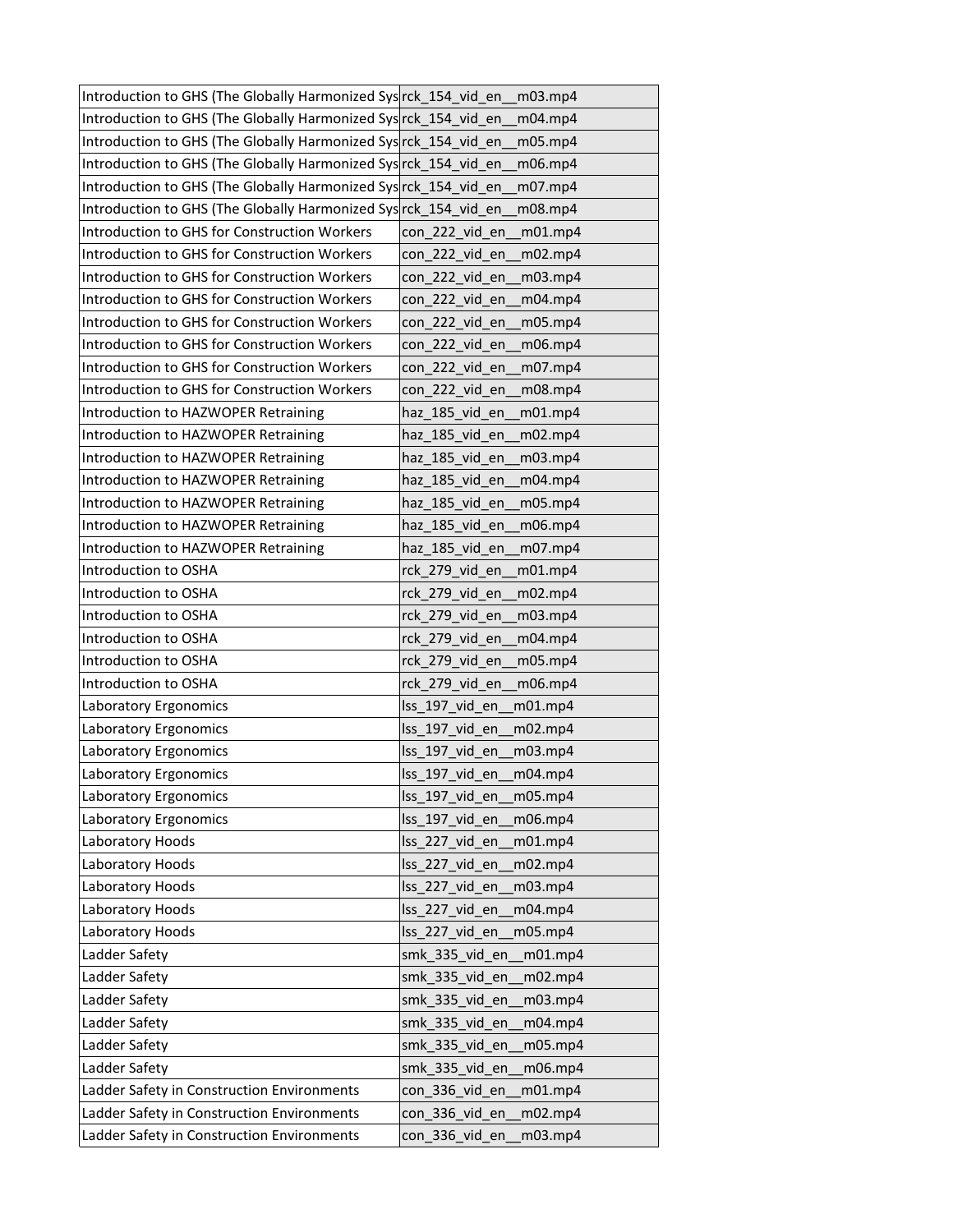| Ladder Safety in Construction Environments | con_336_vid_en<br>m04.mp4    |
|--------------------------------------------|------------------------------|
| Ladder Safety in Construction Environments | con 336 vid en<br>m05.mp4    |
| Ladder Safety in Construction Environments | con_336_vid_en<br>m06.mp4    |
| Lead Exposure in Construction Environments | con 273 vid en<br>m01.mp4    |
| Lead Exposure in Construction Environments | con 273 vid en<br>m02.mp4    |
| Lead Exposure in Construction Environments | con 273 vid en<br>m03.mp4    |
| Lead Exposure in Construction Environments | con_273_vid_en<br>m04.mp4    |
| Lead Exposure in Construction Environments | con_273_vid_en<br>m05.mp4    |
| Lead Exposure in Construction Environments | con 273 vid en<br>m06.mp4    |
| Lead Exposure in General Industry          | rck_274_vid_en<br>m01.mp4    |
| Lead Exposure in General Industry          | rck 274 vid en<br>m02.mp4    |
| Lead Exposure in General Industry          | rck 274 vid en<br>m03.mp4    |
| Lead Exposure in General Industry          | rck 274 vid en<br>m04.mp4    |
| Lead Exposure in General Industry          | rck_274_vid_en_<br>m05.mp4   |
| Lead Exposure in General Industry          | rck_274_vid_en<br>m06.mp4    |
| Loading Dock Safety                        | smk 347 vid en<br>m01.mp4    |
| <b>Loading Dock Safety</b>                 | smk 347 vid en<br>m02.mp4    |
| Loading Dock Safety                        | smk 347 vid en<br>m03.mp4    |
| Loading Dock Safety                        | smk 347 vid en<br>m04.mp4    |
| Lock-Out/Tag-Out                           | rck 289 vid en<br>$m01$ .mp4 |
| Lock-Out/Tag-Out                           | rck 289 vid en<br>m02.mp4    |
| Lock-Out/Tag-Out                           | rck_289_vid_en<br>m03.mp4    |
| Lock-Out/Tag-Out                           | rck 289 vid en<br>m04.mp4    |
| Lock-Out/Tag-Out                           | rck 289 vid en<br>m05.mp4    |
| Lock-Out/Tag-Out                           | rck 289 vid en<br>m06.mp4    |
| Lock-Out/Tag-Out                           | rck_289_vid_en_<br>m07.mp4   |
| Lock-Out/Tag-Out                           | rck_289_vid_en<br>m08.mp4    |
| <b>Machine Guard Safety</b>                | smk_361_vid_en<br>m01.mp4    |
| <b>Machine Guard Safety</b>                | smk 361 vid en<br>m02.mp4    |
| <b>Machine Guard Safety</b>                | smk_361_vid_en<br>m03.mp4    |
| <b>Machine Guard Safety</b>                | smk_361_vid_en<br>m04.mp4    |
| <b>Machine Guard Safety</b>                | smk 361 vid en<br>m05.mp4    |
| <b>Machine Guard Safety</b>                | smk_361_vid_en<br>m06.mp4    |
| Manual Pallet Jack Safety                  | smk_349_vid_en<br>m01.mp4    |
| Manual Pallet Jack Safety                  | smk_349_vid_en<br>m02.mp4    |
| Manual Pallet Jack Safety                  | smk 349 vid en<br>m03.mp4    |
| Manual Pallet Jack Safety                  | smk 349 vid en<br>m04.mp4    |
| <b>Materials Handling Safety</b>           | smk_280_vid_en<br>m01.mp4    |
| <b>Materials Handling Safety</b>           | smk 280 vid en<br>m02.mp4    |
| <b>Materials Handling Safety</b>           | smk_280_vid_en<br>m03.mp4    |
| <b>Materials Handling Safety</b>           | smk 280 vid en<br>m04.mp4    |
| <b>Materials Handling Safety</b>           | smk 280 vid en<br>m05.mp4    |
| <b>Materials Handling Safety</b>           | smk_280_vid_en<br>m06.mp4    |
| <b>Medical Surveillance Programs</b>       | haz_med_vid_en<br>m01.mp4    |
| <b>Medical Surveillance Programs</b>       | haz_med_vid_en<br>m02.mp4    |
| <b>Medical Surveillance Programs</b>       | haz_med_vid_en<br>m03.mp4    |
| Monitoring Procedures and Equipment        | haz_mon_vid_en<br>m01.mp4    |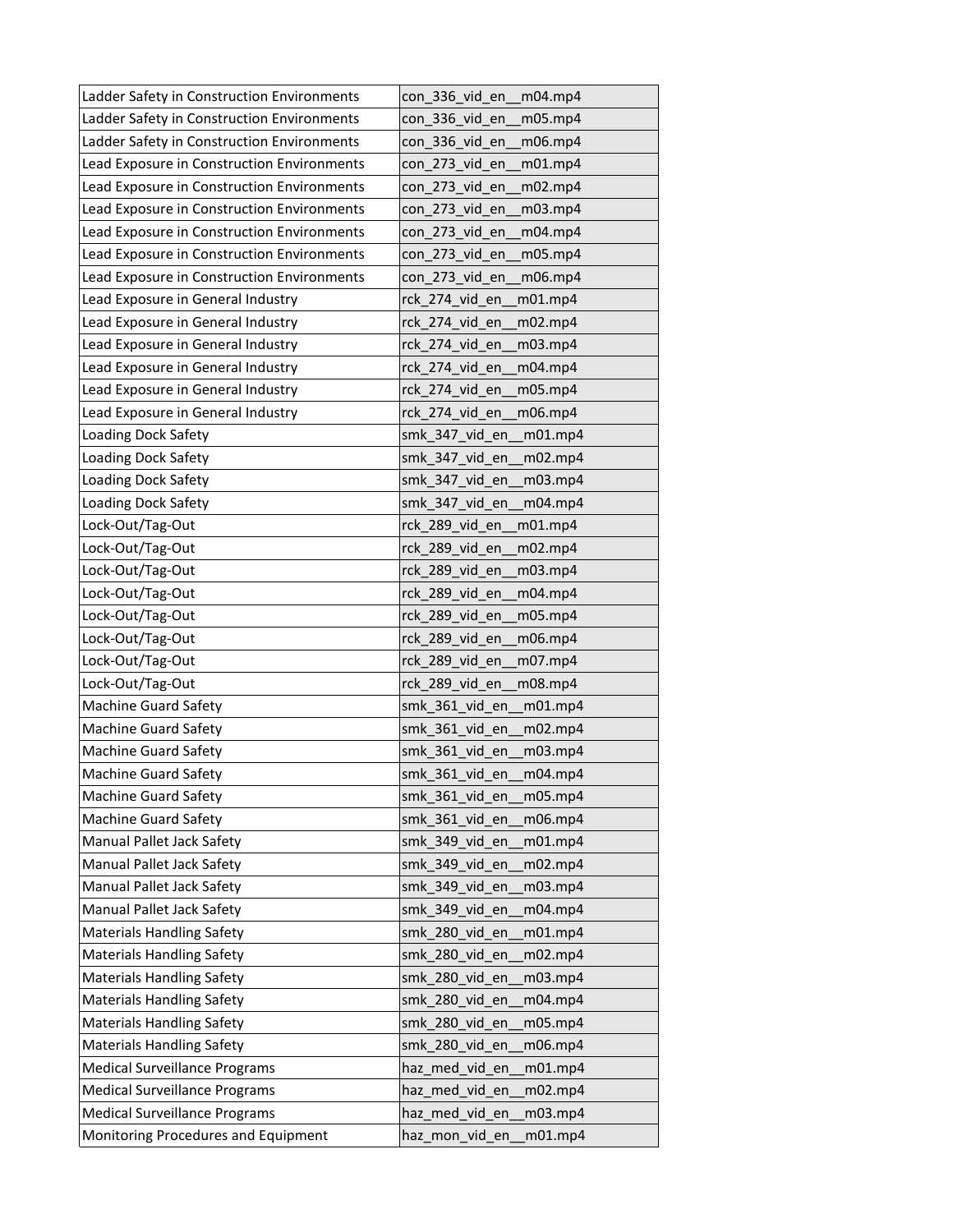| Monitoring Procedures and Equipment                           | haz_mon_vid_en__m02.mp4      |
|---------------------------------------------------------------|------------------------------|
| Monitoring Procedures and Equipment                           | haz_mon_vid_en<br>m03.mp4    |
| Monitoring Procedures and Equipment                           | haz_mon_vid_en<br>m04.mp4    |
| Monitoring Procedures and Equipment                           | haz mon vid en<br>m05.mp4    |
| Motorized Pallet Truck Safety                                 | smk 348 vid en<br>m01.mp4    |
| Motorized Pallet Truck Safety                                 | smk 348 vid en<br>m02.mp4    |
| Motorized Pallet Truck Safety                                 | smk_348_vid_en<br>m03.mp4    |
| Motorized Pallet Truck Safety                                 | smk_348_vid_en<br>m04.mp4    |
| Office Ergonomics                                             | smk 236 vid en<br>m01.mp4    |
| Office Ergonomics                                             | smk_236_vid_en<br>m02.mp4    |
| Office Ergonomics                                             | smk 236 vid en<br>m03.mp4    |
| Office Ergonomics                                             | smk_236_vid_en<br>m04.mp4    |
| Office Ergonomics                                             | smk_236_vid_en<br>m05.mp4    |
| Office Safety                                                 | smk_235_vid_en<br>m01.mp4    |
| Office Safety                                                 | smk 235 vid en<br>m02.mp4    |
| Office Safety                                                 | smk 235 vid en<br>m03.mp4    |
| Office Safety                                                 | smk 235 vid en<br>m04.mp4    |
| Office Safety                                                 | smk_235_vid_en<br>m05.mp4    |
| Office Safety                                                 | smk 235 vid en<br>m06.mp4    |
| Office Safety                                                 | smk 235 vid en<br>m07.mp4    |
| Orientation to Laboratory Safety                              | Iss 198 vid en<br>$m01$ .mp4 |
| Orientation to Laboratory Safety                              | lss_198_vid_en<br>m02.mp4    |
| Orientation to Laboratory Safety                              | lss 198_vid_en<br>m03.mp4    |
| Orientation to Laboratory Safety                              | Iss 198 vid en<br>m04.mp4    |
| Orientation to Laboratory Safety                              | Iss 198 vid en<br>m05.mp4    |
| OSHA Recordkeeping for Employees                              | rck_346_vid_en_m01.mp4       |
| OSHA Recordkeeping for Employees                              | rck_346_vid_en_<br>m02.mp4   |
| OSHA Recordkeeping for Employees                              | rck_346_vid_en_<br>m03.mp4   |
| OSHA Recordkeeping for Employees                              | rck 346 vid en<br>m04.mp4    |
| OSHA Recordkeeping for Employees                              | rck 346 vid en<br>m05.mp4    |
| OSHA Recordkeeping for Managers and Supervisorrck_345 vid en  | m01.mp4                      |
| OSHA Recordkeeping for Managers and Supervisol rck 345 vid en | m02.mp4                      |
| OSHA Recordkeeping for Managers and Superviso rck_345_vid_en  | m03.mp4                      |
| OSHA Recordkeeping for Managers and Supervisol rck_345_vid_en | m04.mp4                      |
| OSHA Recordkeeping for Managers and Supervisol rck_345_vid_en | m05.mp4                      |
| OSHA Recordkeeping for Managers and Supervisol rck_345_vid_en | m06.mp4                      |
| OSHA Recordkeeping for Managers and Supervisol rck_345_vid_en | m07.mp4                      |
| <b>Patient Handling Safety</b>                                | smk_372_vid_en<br>m01.mp4    |
| <b>Patient Handling Safety</b>                                | smk_372_vid_en<br>m02.mp4    |
| <b>Patient Handling Safety</b>                                | smk 372 vid en<br>m03.mp4    |
| <b>Patient Handling Safety</b>                                | smk_372_vid_en<br>m04.mp4    |
| <b>Patient Handling Safety</b>                                | smk_372_vid_en<br>m05.mp4    |
| <b>Patient Handling Safety</b>                                | smk_372_vid_en<br>m06.mp4    |
| Personal Protective Equipment                                 | rck_257_vid_en<br>m01.mp4    |
| Personal Protective Equipment                                 | rck_257_vid_en<br>m02.mp4    |
| Personal Protective Equipment                                 | rck_257_vid_en<br>m03.mp4    |
| Personal Protective Equipment                                 | rck_257_vid_en<br>m04.mp4    |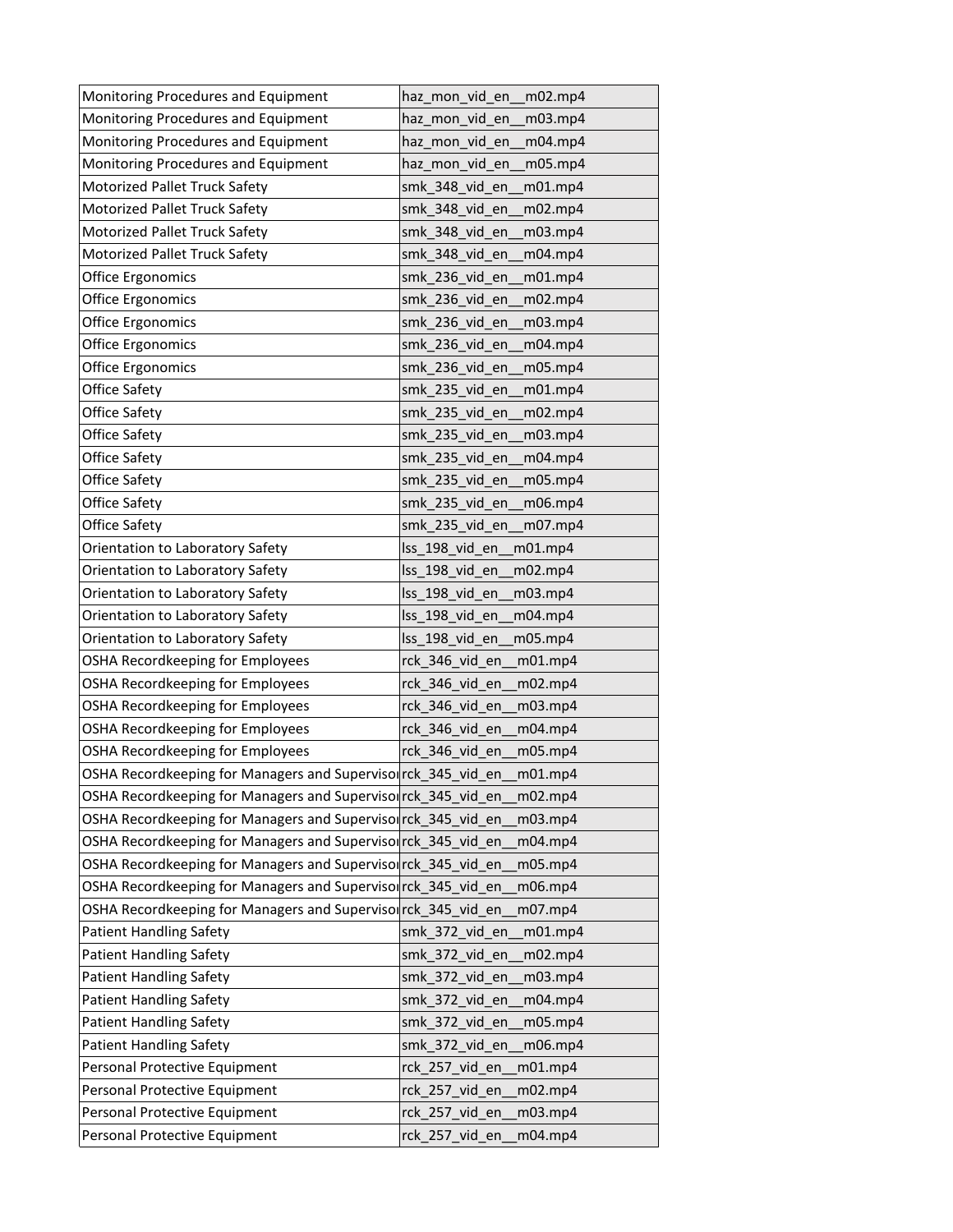| Personal Protective Equipment                                   | rck 257 vid en<br>m05.mp4                        |
|-----------------------------------------------------------------|--------------------------------------------------|
| Personal Protective Equipment                                   | rck 257 vid en<br>m06.mp4                        |
| Personal Protective Equipment & Decontamination haz_186_vid_en  | m01.mp4                                          |
| Personal Protective Equipment & Decontaminatio haz_186_vid_en   | m02.mp4                                          |
| Personal Protective Equipment & Decontaminatio haz_186_vid_en   | m03.mp4                                          |
| Personal Protective Equipment & Decontaminatio haz_186 vid en   | m04.mp4                                          |
| Personal Protective Equipment in Construction Entcon_258_vid_en | m01.mp4                                          |
| Personal Protective Equipment in Construction En con_258_vid_en | m02.mp4                                          |
| Personal Protective Equipment in Construction En con_258_vid_en | m03.mp4                                          |
| Personal Protective Equipment in Construction Entcon_258_vid_en | m04.mp4                                          |
| Personal Protective Equipment in Construction En con_258_vid_en | m05.mp4                                          |
| Personal Protective Equipment in Construction Entcon_258_vid_en | m06.mp4                                          |
| Personal Protective Equipment in Construction Entcon 258 vid en | m07.mp4                                          |
| Planning for Laboratory Emergencies                             | lss_200_vid_en<br>m01.mp4                        |
| Planning for Laboratory Emergencies                             | Iss 200 vid en<br>m02.mp4                        |
| Planning for Laboratory Emergencies                             | Iss 200 vid en<br>m03.mp4                        |
| Planning for Laboratory Emergencies                             | lss_200_vid_en<br>m04.mp4                        |
| Preventing Contamination in the Laboratory                      | $\textsf{lss}\_201\_vid\_en$<br>m01.mp4          |
| Preventing Contamination in the Laboratory                      | lss_201_vid_en<br>m02.mp4                        |
| Preventing Contamination in the Laboratory                      | Iss 201 vid en<br>m <sub>03.mp<sub>4</sub></sub> |
| Preventing Contamination in the Laboratory                      | lss_201_vid_en<br>m04.mp4                        |
| Preventing Sexual Harassment for Employees                      | smk_295_vid_en<br>m01.mp4                        |
| Preventing Sexual Harassment for Employees                      | smk_295_vid_en<br>m02.mp4                        |
| Preventing Sexual Harassment for Employees                      | smk 295 vid en<br>m <sub>03.mp<sub>4</sub></sub> |
| Preventing Sexual Harassment for Employees                      | smk 295 vid en<br>m04.mp4                        |
| Preventing Sexual Harassment for Employees                      | smk_295_vid_en<br>m05.mp4                        |
| Preventing Sexual Harassment for Managers & S smk_296_vid_en    | m01.mp4                                          |
| Preventing Sexual Harassment for Managers & S smk_296_vid_en    | m02.mp4                                          |
| Preventing Sexual Harassment for Managers & S smk_296_vid_en    | m03.mp4                                          |
| Preventing Sexual Harassment for Managers & S smk 296 vid en    | $m04$ .mp4                                       |
| Preventing Sexual Harassment for Managers & S smk_296_vid_en    | m05.mp4                                          |
| Preventing Workplace Discrimination for Employsmk_328_vid_en    | m01.mp4                                          |
| Preventing Workplace Discrimination for Employ smk_328_vid_en   | m02.mp4                                          |
| Preventing Workplace Discrimination for Employsmk_328_vid_en    | m03.mp4                                          |
| Preventing Workplace Discrimination for Employsmk_328_vid_en    | m04.mp4                                          |
| Preventing Workplace Discrimination for Manag smk_329_vid_en    | m01.mp4                                          |
| Preventing Workplace Discrimination for Manag smk_329_vid_en    | m02.mp4                                          |
| Preventing Workplace Discrimination for Manag smk_329_vid_en    | m03.mp4                                          |
| Preventing Workplace Discrimination for Manag smk 329 vid en    | m04.mp4                                          |
| Preventing Workplace Discrimination for Manag smk_329_vid_en    | m05.mp4                                          |
| Respiratory Protection and Safety                               | rck_275_vid_en<br>m01.mp4                        |
| Respiratory Protection and Safety                               | rck_275_vid_en<br>m02.mp4                        |
| Respiratory Protection and Safety                               | rck_275_vid_en<br>m03.mp4                        |
| Respiratory Protection and Safety                               | rck_275_vid_en<br>m04.mp4                        |
| Respiratory Protection and Safety                               | rck_275_vid_en<br>m05.mp4                        |
| Respiratory Protection and Safety                               | rck_275_vid_en<br>m06.mp4                        |
| Respiratory Protection and Safety                               | rck_275_vid_en<br>m07.mp4                        |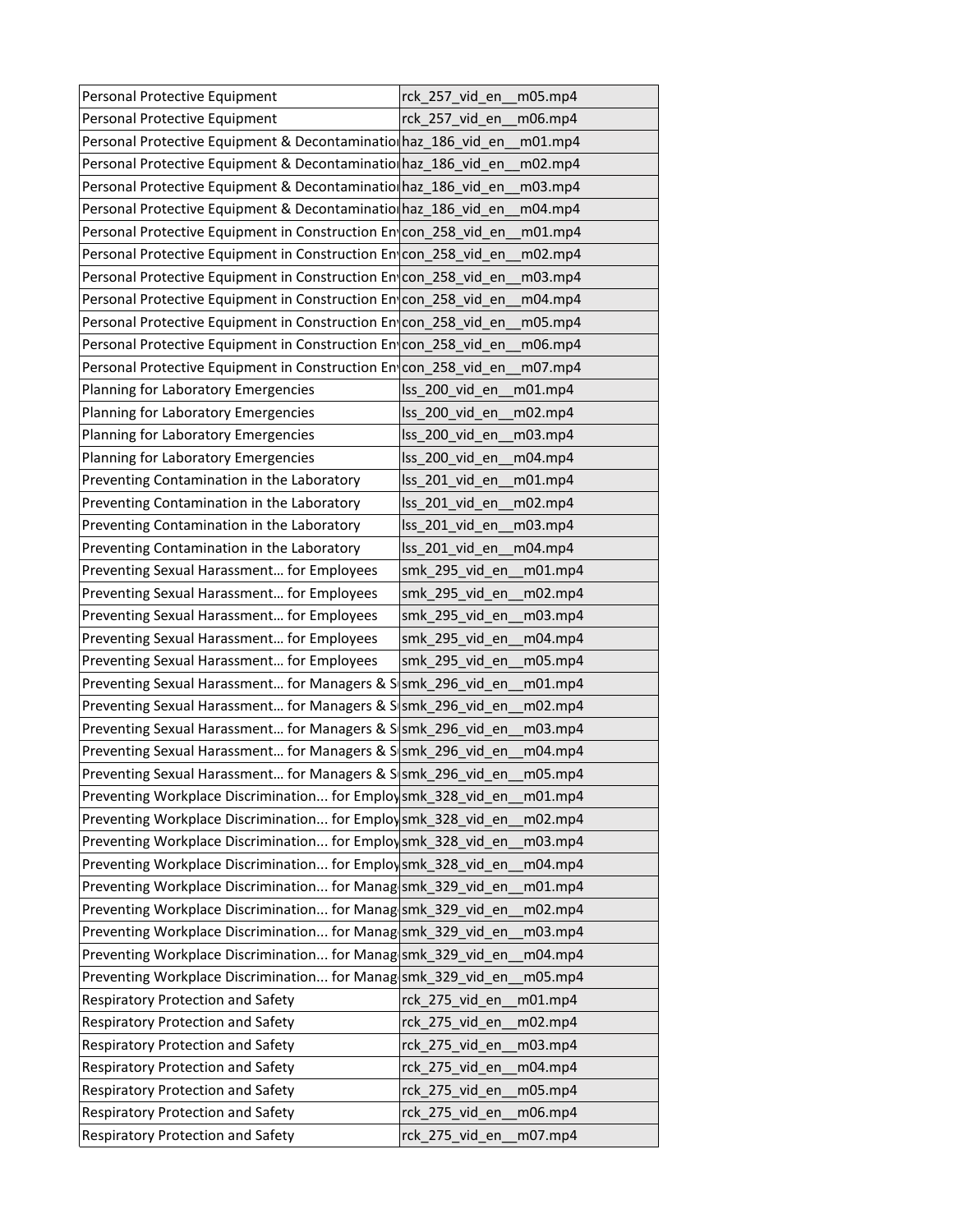| Rigging Safety in Industrial and Construction Enviresmk 123 vid en | m01.mp4/con 125 vid en m01.mp4                   |  |
|--------------------------------------------------------------------|--------------------------------------------------|--|
| Rigging Safety in Industrial and Construction Envir smk_123_vid_en | m02.mp4/con_125_vid_en__m02.mp4                  |  |
| Rigging Safety in Industrial and Construction Envir smk_123_vid_en | m03.mp4/con_125_vid_en__m03.mp4                  |  |
| Rigging Safety in Industrial and Construction Envir smk_123_vid_en | m04.mp4/con_125_vid_en_m04.mp4                   |  |
| Rigging Safety in Industrial and Construction Envir smk_123_vid_en | m05.mp4/con_125_vid_en__m05.mp4                  |  |
| Rigging Safety in Industrial and Construction Envir smk_123_vid_en | m06.mp4/con_125_vid_en__m06.mp4                  |  |
| Safe Handling of Laboratory Glassware                              | lss_202_vid_en<br>$m01$ .mp4                     |  |
| Safe Handling of Laboratory Glassware                              | Iss 202 vid en<br>m02.mp4                        |  |
| Safe Handling of Laboratory Glassware                              | Iss 202 vid en<br>m03.mp4                        |  |
| Safe Handling of Laboratory Glassware                              | Iss 202 vid en<br>m04.mp4                        |  |
| Safe Handling of Laboratory Glassware                              | lss_202_vid_en<br>m05.mp4                        |  |
| Safe Handling of Laboratory Glassware                              | lss_202_vid_en_m06.mp4                           |  |
| Safe Lifting                                                       | smk 228 vid en m01.mp4                           |  |
| Safe Lifting                                                       | smk_228_vid_en_m02.mp4                           |  |
| Safe Lifting                                                       | smk 228 vid en<br>m03.mp4                        |  |
| Safe Lifting                                                       | smk 228 vid en<br>m04.mp4                        |  |
| Safe Lifting                                                       | smk_228_vid_en<br>m05.mp4                        |  |
| Safe Lifting in Construction Environments                          | con_238_vid_en<br>m01.mp4                        |  |
| Safe Lifting in Construction Environments                          | con_238_vid_en_m02.mp4                           |  |
| Safe Lifting in Construction Environments                          | con 238 vid en<br>m <sub>03.mp<sub>4</sub></sub> |  |
| Safe Lifting in Construction Environments                          | m04.mp4<br>con 238 vid en                        |  |
| Safe Lifting in Construction Environments                          | con_238_vid_en_<br>m05.mp4                       |  |
| Safety Audits                                                      | smk_251_vid_en<br>m01.mp4                        |  |
| Safety Audits                                                      | smk_251_vid_en<br>m02.mp4                        |  |
| Safety Audits                                                      | smk 251 vid en<br>m03.mp4                        |  |
| Safety Audits                                                      | smk_251_vid_en<br>m04.mp4_                       |  |
| Safety Audits                                                      | smk_251_vid_en<br>m05.mp4                        |  |
| Safety Awareness for New Employees                                 | smk 250 vid en<br>m01.mp4                        |  |
| Safety Awareness for New Employees                                 | smk_250_vid_en<br>m02.mp4                        |  |
| Safety Awareness for New Employees                                 | smk 250 vid en<br>m03.mp4                        |  |
| Safety Awareness for New Employees                                 | smk 250 vid en m04.mp4                           |  |
| Safety Awareness for New Employees                                 | smk 250 vid en<br>m05.mp4                        |  |
| Safety Awareness for New Employees                                 | m06.mp4<br>smk_250_vid_en                        |  |
| Safety Awareness for New Employees                                 | smk 250 vid en<br>m07.mp4                        |  |
| Safety Awareness for New Employees                                 | smk 250 vid en<br>m08.mp4                        |  |
| Safety Housekeeping and Accident Prevention                        | smk 278 vid en<br>m01.mp4                        |  |
| Safety Housekeeping and Accident Prevention                        | smk_278_vid_en<br>m02.mp4                        |  |
| Safety Housekeeping and Accident Prevention                        | m03.mp4<br>smk_278_vid_en                        |  |
| Safety Housekeeping and Accident Prevention                        | smk_278_vid_en<br>m04.mp4                        |  |
| Safety Housekeeping and Accident Prevention                        | smk_278_vid_en<br>m05.mp4                        |  |
| Safety Housekeeping and Accident Prevention                        | smk_278_vid_en<br>m06.mp4                        |  |
| Safety Orientation                                                 | smk_323_vid_en<br>m01.mp4                        |  |
| Safety Orientation                                                 | smk_323_vid_en<br>m02.mp4                        |  |
| Safety Orientation                                                 | smk_323_vid_en<br>m03.mp4                        |  |
| Safety Orientation                                                 | smk_323_vid_en<br>m04.mp4                        |  |
| Safety Orientation                                                 | smk_323_vid_en<br>m05.mp4                        |  |
| Safety Orientation in Construction Environments                    | con_324_vid_en<br>m01.mp4                        |  |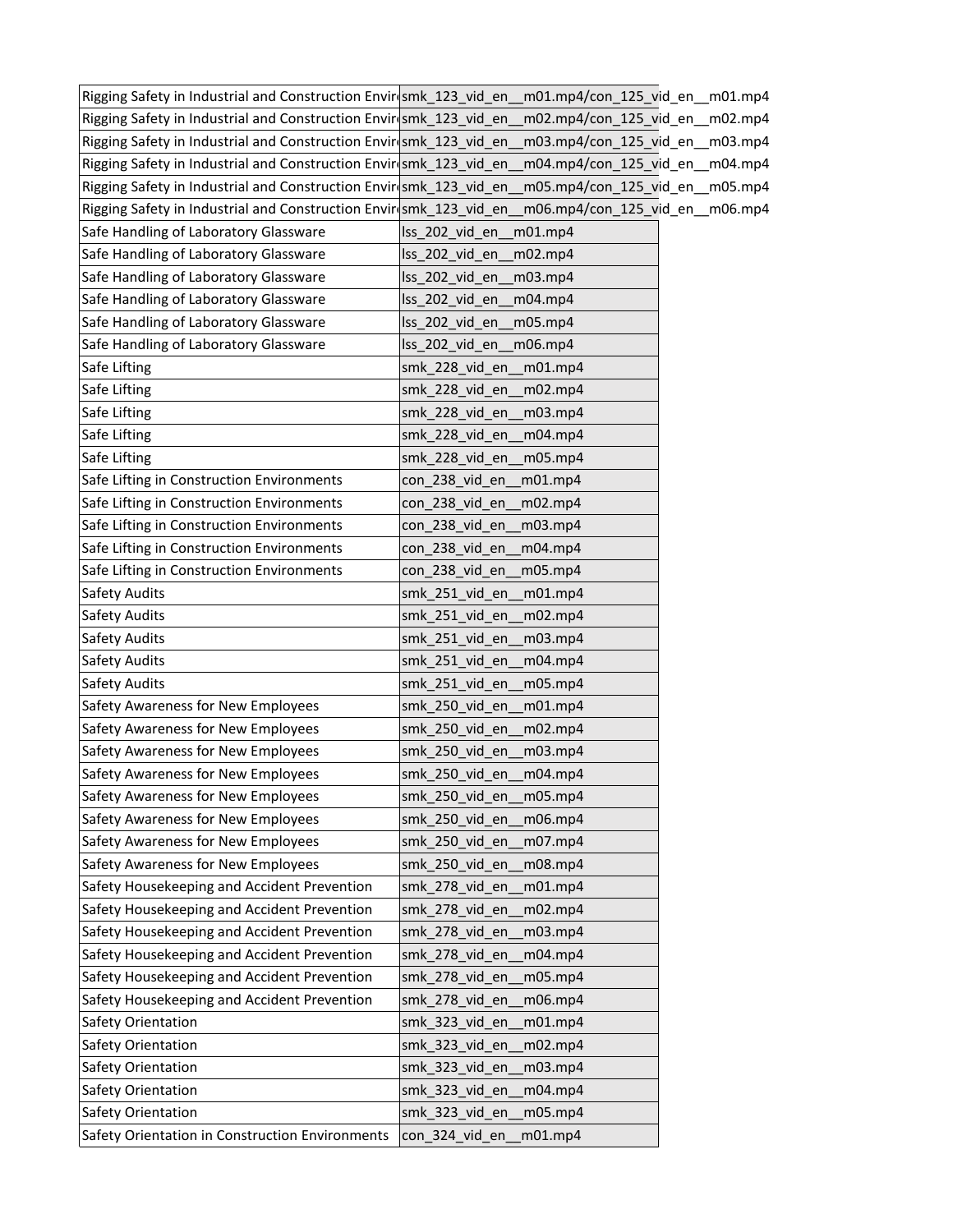| Safety Orientation in Construction Environments                     | con 324 vid en<br>m02.mp4      |
|---------------------------------------------------------------------|--------------------------------|
| Safety Orientation in Construction Environments                     | con 324 vid en<br>m03.mp4      |
| Safety Orientation in Construction Environments                     | con_324_vid_en<br>m04.mp4      |
| Safety Orientation in Construction Environments                     | con 324 vid en<br>m05.mp4      |
| Safety Showers and Eye Washes                                       | smk 128 vid en<br>$m01$ .mp4   |
| Safety Showers and Eye Washes                                       | smk 128 vid en<br>m02.mp4      |
| Safety Showers and Eye Washes                                       | smk_128_vid_en<br>m03.mp4      |
| Safety Showers and Eye Washes                                       | smk_128_vid_en<br>m04.mp4      |
| Safety Showers and Eye Washes                                       | smk_128_vid_en<br>m05.mp4      |
| Safety Showers and Eye Washes in the Laboratory Iss_203_vid_en      | m01.mp4                        |
| Safety Showers and Eye Washes in the Laboratory Iss_203_vid_en      | m02.mp4                        |
| Safety Showers and Eye Washes in the Laboratory Iss_203_vid_en      | m <sub>03.mp<sub>4</sub></sub> |
| Safety Showers and Eye Washes in the Laboratory Iss 203 vid en      | m04.mp4                        |
| Scissor Lifts in Industrial and Construction Environ rck_172_vid_en | _m01.mp4                       |
| Scissor Lifts in Industrial and Construction Environ rck 172 vid en | m02.mp4                        |
| Scissor Lifts in Industrial and Construction Environ rck 172 vid en | m03.mp4                        |
| Scissor Lifts in Industrial and Construction Environ rck_172_vid_en | m04.mp4                        |
| Scissor Lifts in Industrial and Construction Environ rck 172 vid en | m05.mp4                        |
| Scissor Lifts in Industrial and Construction Environ rck_172_vid_en | m06.mp4                        |
| Silica Safety in Industrial and Construction Environ rck 314 vid en | m01.mp4                        |
| Silica Safety in Industrial and Construction Environ rck_314_vid_en | m02.mp4                        |
| Silica Safety in Industrial and Construction Environ rck_314_vid_en | m03.mp4                        |
| Silica Safety in Industrial and Construction Environ rck_314_vid_en | m04.mp4                        |
| Silica Safety in Industrial and Construction Environ rck_314_vid_en | m05.mp4                        |
| Silica Safety in Industrial and Construction Environ rck_314_vid_en | m06.mp4                        |
| Slips, Trips and Falls                                              | smk_332_vid_en<br>m01.mp4      |
| Slips, Trips and Falls                                              | smk_332_vid_en<br>m02.mp4      |
| Slips, Trips and Falls                                              | smk 332 vid en<br>m03.mp4      |
| Slips, Trips and Falls                                              | smk 332 vid en<br>m04.mp4      |
| Slips, Trips and Falls                                              | smk 332 vid en<br>m05.mp4      |
| Slips, Trips and Falls                                              | smk 332 vid en<br>m06.mp4      |
| Slips, Trips and Falls in Construction Environments con 333 vid en  | m01.mp4                        |
| Slips, Trips and Falls in Construction Environments con_333_vid_en  | m02.mp4                        |
| Slips, Trips and Falls in Construction Environments con_333_vid_en  | m03.mp4                        |
| Slips, Trips and Falls in Construction Environments con_333_vid_en  | m04.mp4                        |
| Slips, Trips and Falls in Construction Environments con_333 vid en  | m05.mp4                        |
| Slips, Trips and Falls in Construction Environments con_333_vid_en  | m06.mp4                        |
| <b>Struck-By Hazards in Construction Environments</b>               | con 277 vid en<br>m01.mp4      |
| <b>Struck-By Hazards in Construction Environments</b>               | con 277 vid en<br>m02.mp4      |
| <b>Struck-By Hazards in Construction Environments</b>               | con_277_vid_en<br>m03.mp4      |
| Struck-By Hazards in Construction Environments                      | con_277_vid_en<br>m04.mp4      |
| Struck-By Hazards in Construction Environments                      | con 277 vid en<br>m05.mp4      |
| <b>Struck-By Hazards in Construction Environments</b>               | con_277_vid_en<br>m06.mp4      |
| Supported Scaffolding Safety in Industrial and Con rck_341_vid_en   | m01.mp4                        |
| Supported Scaffolding Safety in Industrial and Con rck_341_vid_en   | m02.mp4                        |
| Supported Scaffolding Safety in Industrial and Con rck_341_vid_en   | m03.mp4                        |
| Supported Scaffolding Safety in Industrial and Con rck_341_vid_en   | m04.mp4                        |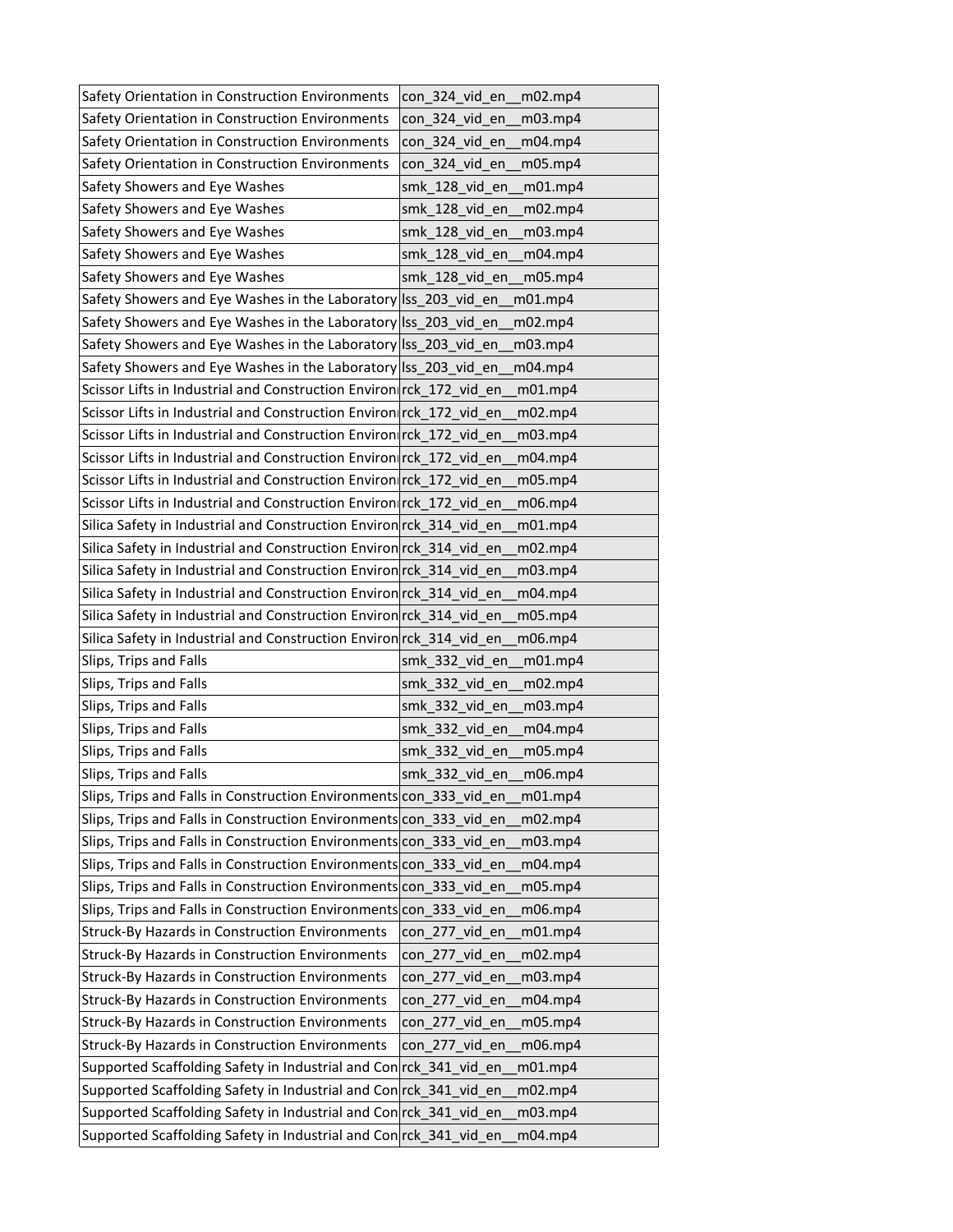| Supported Scaffolding Safety in Industrial and Con rck_341 vid en m05.mp4 |                            |
|---------------------------------------------------------------------------|----------------------------|
| <b>Suspended Scaffolding Safety</b>                                       | rck_pns_vid_en<br>m01mp4   |
| <b>Suspended Scaffolding Safety</b>                                       | rck_pns_vid_en<br>m02.mp4  |
| <b>Suspended Scaffolding Safety</b>                                       | rck_pns_vid_en<br>m03.mp4  |
| <b>Suspended Scaffolding Safety</b>                                       | rck_pns_vid_en<br>m04.mp4  |
| <b>Suspended Scaffolding Safety</b>                                       | rck pns vid en<br>m05.mp4  |
| <b>Suspended Scaffolding Safety</b>                                       | rck_pns_vid_en_<br>m06.mp4 |
| Suspended Scaffolding Safety in Construction Envilcon_075_vid_en          | m01.mp4                    |
| Suspended Scaffolding Safety in Construction Envilcon 075 vid en          | m02.mp4                    |
| Suspended Scaffolding Safety in Construction Envicon_075_vid_en           | m03.mp4                    |
| Suspended Scaffolding Safety in Construction Envilcon_075_vid_en          | m04.mp4                    |
| Suspended Scaffolding Safety in Construction Envilcon_075_vid_en          | m05.mp4                    |
| Suspended Scaffolding Safety in Construction Envilcon 075 vid en          | m06.mp4                    |
| The OSHA Formaldehyde Standard                                            | lss_199_vid_en<br>m01.mp4  |
| The OSHA Formaldehyde Standard                                            | Iss 199 vid en<br>m02.mp4  |
| The OSHA Formaldehyde Standard                                            | Iss 199 vid en<br>m03.mp4  |
| The OSHA Formaldehyde Standard                                            | Iss 199 vid en<br>m04.mp4  |
| The OSHA Formaldehyde Standard                                            | lss_199_vid_en<br>m05.mp4  |
| The OSHA Formaldehyde Standard                                            | lss_199_vid_en_<br>m06.mp4 |
| The Site Safety and Health Plan                                           | haz 188 vid en m01.mp4     |
| The Site Safety and Health Plan                                           | haz 188_vid_en<br>m02.mp4  |
| The Site Safety and Health Plan                                           | haz_188_vid_en<br>m03.mp4  |
| The Site Safety and Health Plan                                           | haz 188 vid en<br>m04.mp4  |
| The Site Safety and Health Plan                                           | haz 188 vid en<br>m05.mp4  |
| The Site Safety and Health Plan                                           | haz 188 vid en<br>m06.mp4  |
| Trenching and Shoring in Construction Environmercon_269_vid_en            | m01.mp4                    |
| Trenching and Shoring in Construction Environmercon_269_vid_en            | m02.mp4                    |
| Trenching and Shoring in Construction Environmercon_269_vid_en            | m03.mp4                    |
| Trenching and Shoring in Construction Environmercon_269_vid_en            | m04.mp4                    |
| Trenching and Shoring in Construction Environmercon 269 vid en            | m05.mp4                    |
| Trenching and Shoring in Construction Environmercon_269_vid_en            | m06.mp4                    |
| Tuberculosis in the Healthcare Environment                                | rck 271 vid en<br>m01.mp4  |
| Tuberculosis in the Healthcare Environment                                | rck 271 vid en<br>m02.mp4  |
| Tuberculosis in the Healthcare Environment                                | rck_271_vid_en<br>m03.mp4  |
| Tuberculosis in the Healthcare Environment                                | m04.mp4<br>rck_271_vid_en  |
| Tuberculosis in the Healthcare Environment                                | rck 271 vid en<br>m05.mp4  |
| Tuberculosis in the Healthcare Environment                                | rck_271_vid_en<br>m06.mp4  |
| Tuberculosis in the Healthcare Environment                                | rck_271_vid_en<br>m07.mp4  |
| <b>Understanding Chemical Hazards</b>                                     | haz_191_vid_en<br>m01.mp4  |
| <b>Understanding Chemical Hazards</b>                                     | haz_191_vid_en<br>m02.mp4  |
| <b>Understanding Chemical Hazards</b>                                     | haz_191_vid_en<br>m03.mp4  |
| <b>Understanding Chemical Hazards</b>                                     | haz_191_vid_en<br>m04.mp4  |
| <b>Understanding Chemical Hazards</b>                                     | haz_191_vid_en<br>m05.mp4  |
| <b>Understanding Chemical Hazards</b>                                     | haz_191_vid_en<br>m06.mp4  |
| <b>Understanding Chemical Hazards</b>                                     | haz_191_vid_en<br>m07.mp4  |
| <b>Understanding HAZWOPER</b>                                             | haz_192_vid_en<br>m01.mp4  |
| <b>Understanding HAZWOPER</b>                                             | haz_192_vid_en<br>m02.mp4  |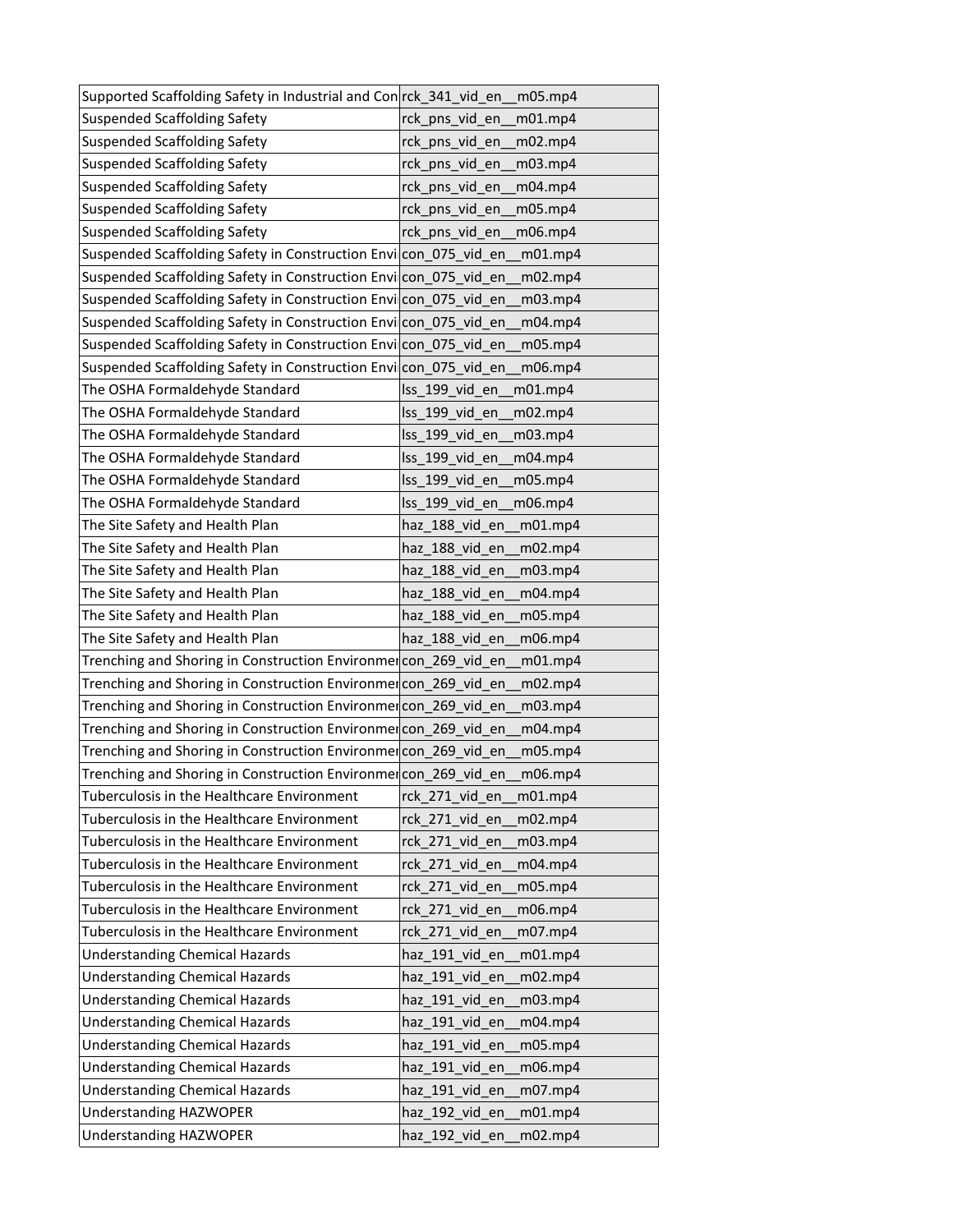| <b>Understanding HAZWOPER</b>                                   | haz_192_vid_en<br>m03.mp4 |
|-----------------------------------------------------------------|---------------------------|
| <b>Understanding HAZWOPER</b>                                   | haz 192 vid en<br>m04.mp4 |
| <b>Understanding HAZWOPER</b>                                   | haz_192_vid_en<br>m05.mp4 |
| <b>Understanding HAZWOPER</b>                                   | haz 192 vid en<br>m06.mp4 |
| Using Fire Extinguishers                                        | smk 294 vid en<br>m01.mp4 |
| Using Fire Extinguishers                                        | smk 294 vid en<br>m02.mp4 |
| Using Fire Extinguishers                                        | smk_294_vid_en<br>m03.mp4 |
| Using Fire Extinguishers                                        | smk_294_vid_en<br>m04.mp4 |
| Using Fire Extinguishers                                        | smk 294 vid en<br>m05.mp4 |
| Using Fire Extinguishers                                        | smk_294_vid_en<br>m06.mp4 |
| <b>Walking and Working Surfaces</b>                             | smk 242 vid en<br>m01.mp4 |
| <b>Walking and Working Surfaces</b>                             | smk_242_vid_en<br>m02.mp4 |
| <b>Walking and Working Surfaces</b>                             | smk 242 vid en<br>m03.mp4 |
| Walking and Working Surfaces                                    | smk_242_vid_en<br>m04.mp4 |
| <b>Walking and Working Surfaces</b>                             | smk 242 vid en<br>m05.mp4 |
| Walking and Working Surfaces in Construction Env con 247 vid en | m01.mp4                   |
| Walking and Working Surfaces in Construction Envcon_247_vid_en  | m02.mp4                   |
| Walking and Working Surfaces in Construction Env con_247_vid_en | m03.mp4                   |
| Walking and Working Surfaces in Construction Envcon_247_vid_en  | m04.mp4                   |
| Walking and Working Surfaces in Construction Envicon 247 vid en | m05.mp4                   |
| <b>Warehouse Safety</b>                                         | smk 241 vid en<br>m01.mp4 |
| <b>Warehouse Safety</b>                                         | smk_241_vid_en<br>m02.mp4 |
| <b>Warehouse Safety</b>                                         | smk 241 vid en<br>m03.mp4 |
| <b>Warehouse Safety</b>                                         | smk 241 vid en<br>m04.mp4 |
| Warehouse Safety                                                | smk 241 vid en<br>m05.mp4 |
| <b>Welding Safety</b>                                           | smk_286_vid_en<br>m01.mp4 |
| <b>Welding Safety</b>                                           | smk_286_vid_en<br>m02.mp4 |
| <b>Welding Safety</b>                                           | smk_286_vid_en<br>m03.mp4 |
| <b>Welding Safety</b>                                           | smk 286 vid en<br>m04.mp4 |
| <b>Welding Safety</b>                                           | smk 286 vid en<br>m05.mp4 |
| <b>Welding Safety</b>                                           | smk 286 vid en<br>m06.mp4 |
| <b>Winter Safety</b>                                            | smk_097_vid_en<br>m01.mp4 |
| <b>Winter Safety</b>                                            | smk 097 vid en<br>m02.mp4 |
| <b>Winter Safety</b>                                            | smk_097_vid_en<br>m03.mp4 |
| <b>Winter Safety</b>                                            | smk_097_vid_en<br>m04.mp4 |
| <b>Winter Safety</b>                                            | smk 097 vid en<br>m05.mp4 |
| Work Practices and Engineering Controls                         | haz_193_vid_en<br>m01.mp4 |
| Work Practices and Engineering Controls                         | haz_193_vid_en<br>m02.mp4 |
| Work Practices and Engineering Controls                         | haz 193 vid en<br>m03.mp4 |
| Work Practices and Engineering Controls                         | haz_193_vid_en<br>m04.mp4 |
| Work Practices and Engineering Controls                         | haz_193_vid_en<br>m05.mp4 |
| Work Practices and Engineering Controls                         | haz 193 vid en<br>m06.mp4 |
| Work Zone Safety                                                | smk_366_vid_en<br>m01.mp4 |
| Work Zone Safety                                                | smk_366_vid_en<br>m02.mp4 |
| Work Zone Safety                                                | smk_366_vid_en<br>m03.mp4 |
| Work Zone Safety                                                | smk_366_vid_en<br>m04.mp4 |
| Work Zone Safety                                                | smk_366_vid_en<br>m05.mp4 |